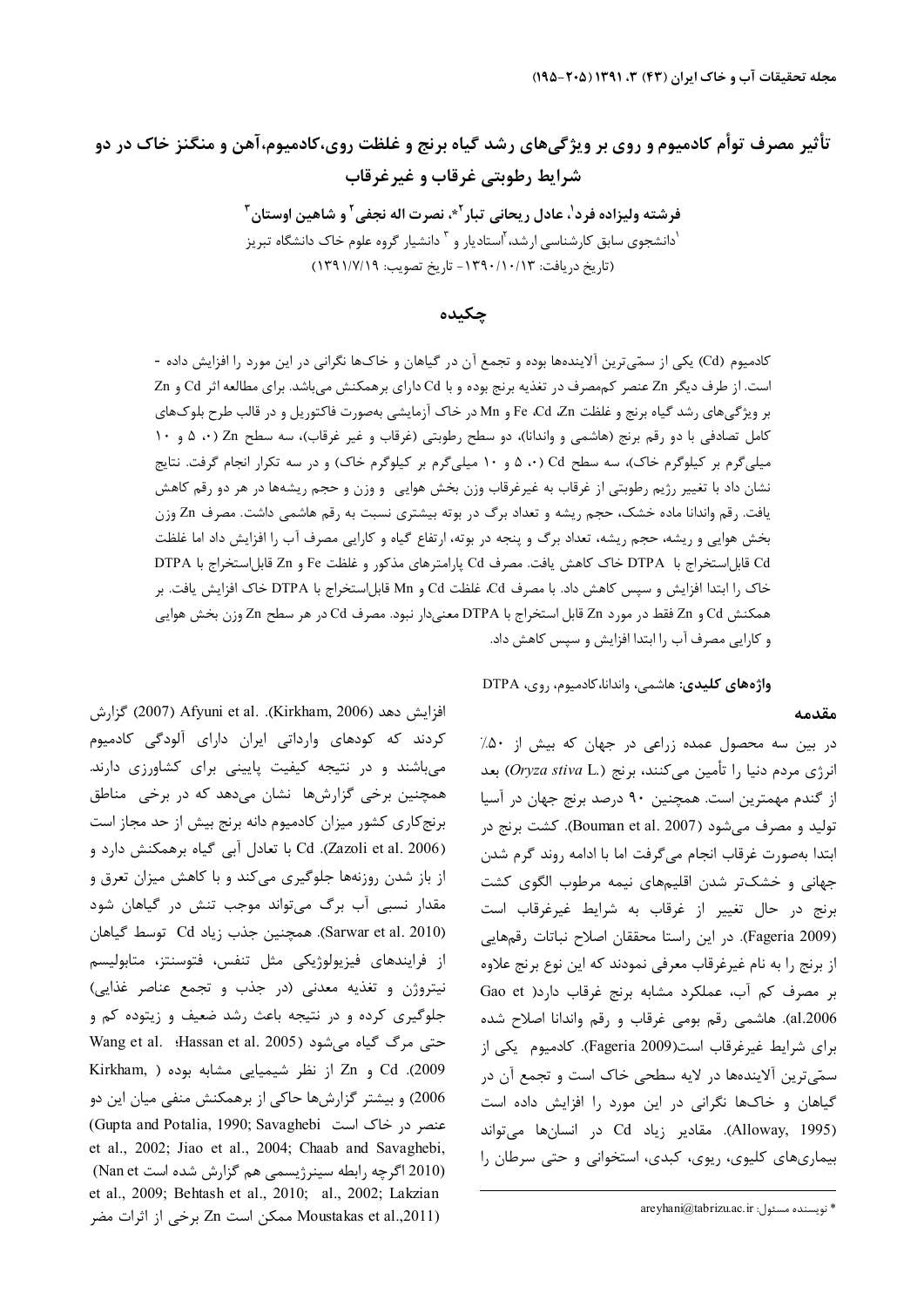Cd و Zn ،Cu ،Mn ،Fe ،(Olsen et al., 1954) قابل|ستخراج با Lindsay and Norvell, 1978) DTPA) تعيين گردید. پس از گذراندن از الک ۲ میلی متری، به خوبی مخلوط شده، با سه سطح Cd (۰، ۵ و۱۰ میلیگرم Cd بر کیلوگرم خاک از منبع نیترات کادمیوم) تیمار شد و سه بار چرخه خشک و مرطوب شدن تا FC انجام گرفت. سپس مقادیر Zn (۵،۰ و ۱۰ میلی گرم Zn بر کیلوگرم خاک از منبع نیترات روی) به همراه سایر عناصر مورد نیاز (N وP) مطابق آزمون خاک به گلدانها افزوده شد. برای این منظور به هر کیلو گرم خاک گلدان میزان ۴۵۰ میلی گرم اوره و ۶۶ میلی گرم CaHPO4 افزوده شد.گلدانها به مدت دو هفته در شرایط غرقاب و غیرغرقاب (اشباع متناوب) قرار گرفتند. سپس کشت رقمهای هاشمی (رقم غرقاب) و واندانا (رقم غیرغرقاب) انجام شد. در طول دوره رشد گیاهان با آب مقطر آبیاری شدند. میزان آب مصرفی هر گلدان به صورت روزانه یادداشت شد. بعد از ۹۰ روز گیاهان برداشت شدند. قبل از برداشت شاخص کلروفیل برگها توسط دستگاه كلروفيل متر (مدل Hansatech, CL-01) اندازه گيري شد. بعد از اتمام دوره کشت نمونههای گیاهی برداشت شدند، سپس با آب مقطر شسته شدند و در آون در دمای ۷۰ درجه سلسیوس خشک شدند. وزن خشک بخشهوایی و ریشه و همچنین % W.U.E =  $\frac{a}{b}$  ×100 كارايي مصرف آب با استفاده از فرمول 100× (Kramer, 1983) اندازهگیری گردید که در آن W.U.E % درصد کارایی مصرف آب، a جرم آون خشک (V• C) نمونه گیاهی بخش هوایی (g) و b مقدار آب مصرفی در طول دورهی رشد گیاه بودند. همچنین ارتفاع گیاه، تعداد برگ و پنجه در بوته، طول و حجم ریشهها اندازهگیری گردید. سپس از خاک گلدانها نمونه برداشته شد و غلظت Zn ،Mn ،Fe و Cd قابل استخراج با Lindsay and Norvell, 1978) DTPA) با استفاده از دستگاه جذب اتمی مدل (AA-6300) Shimadzu تعیین گردید. رسم نمودارها با نرمافزار Excel و تجزیه و تحلیل آماری دادهها با نرمافزار MSTATC و مقايسه ميانگينها با آزمون دانكن در سطح احتمال ۵٪ انجام شد.

### نتايج و بحث

برخی ویژگیهای فیزیکی و شیمیایی خاک مورد استفاده در آزمایش در جدول (۱) ارائه شده است. همان طور که مشاهده می شود این خاک خنثی، غیر شور، آهکی، بافت نسبتا ریز، ماده آلی کم، فسفر کم، پتاسیم، منگنز و مس قابل جذب کافی و آهن و Zn قابل جذب ناكافي ميباشد.

Cd را کاهش دهد. .Hassan et al (2005) گزارش کردند که افزودن Zn به محیط کشت هیدرویونیک سمیت Cd را کاهش و ارتفاع گیاه برنج، بیوماس و میزان کلروفیل و فتوسنتز را افزایش داد. آنان نتيجه گرفتند كه Zn با بهبود فتوسنتز باعث كاهش اثرات مضر Cd میشود. چنین نتیجهای توسط Savaghebi et .al (2002) نيز گزارش شدهاست. Charati et al (2005) گزارش کردند که جذب روی توسط گیاه برنج و وزن ماده خشک در یاسخ به افزودن ۵ و۱۰ میکروگرم Zn بر گرم خاک افزایش یافت. آنان گزارش کردند که مصرف Cd، تولید ماده خشک را در بافتهای گیاهی در هر سطح Zn کاهش داد. Akay and Xoleli (2007) گزارش کردند که افزایش Cd غلظت Zn دانهها را کاهش داد ولی اثری بر عملکرد دانه جو در شرایط مزرعه نداشت . آنالیز آماری نشان داد که تأثیر Cd و Zn بر ارتفاع گیاه و وزن هزار دانه معنىدار نبود. Cd وCd (2010) اثر Cd و Zn بر رشد و تغذیه معدنی هویج را بررسی و گزارش کردند که در گیاه هویج افزودن Cd باعث کاهش وزن ریشه و بخش هوایی گردید که ممکن است به اثر آن بر تقسیم سلولی یا انبساط سلولی نسبت داده شود که ممکن است از طریق اثر آن بر ساخت DNA و RNA باشد. رشد نسبی با افزایش Zn به تنهایی يا با تركيب با هر سه سطح Cd افزايش يافت. اين موضوع ممكن است به فعالیت متابولیکی بالای گیاه در حضور Zn و در نتیجه افزایش شدت فتوسنتز و کاهش شدت تنفس نسبت داده شود.

هدف از انجام اين تحقيق مطالعه اثر مصرف توأم Zn و Cd بر پاسخهای دو رقم برنج (رقم بومی هاشمی و رقم وارداتی واندانا) و غلظت Fe ،Cd ،Zn و Mn قابل|ستخراج با DTPA خاک در دو شرایط رطوبتی غرقاب و غیرغرقاب در یک خاک آهکي بود.

## مواد و روشها

برای انجام این تحقیق یک خاک لوم رسی با این هدف که مقدار Zn و Cd آن كم باشد، انتخاب و به گلخانه گروه علوم خاك دانشکده کشاورزی دانشگاه تبریز منتقل گردید. بافت خاک به روش هیدرومتر چهار زمانه (Klute, 1986)، pH در سوسيانسيون ١:١ خاک و آب مقطر ( .U.S. Salinity Staff 1954)، هدايت الكتريكي (EC) در عصاره سوسيانسيون ١:١ خاک و آب مقطر (Soil Conservation Service, 1992) ، ماده آلي به روش والكلي- بلک (Nelson and Sommers, 1982)، كربنات كلسيم معادل (CCE) به روش خنثى كردن با اسيد كلريدريك (Soil Conservation Service, 1992)، سديم و پتاسيم قابل استخراج با استات آمونيوم (Jones, 2001)، فسفر با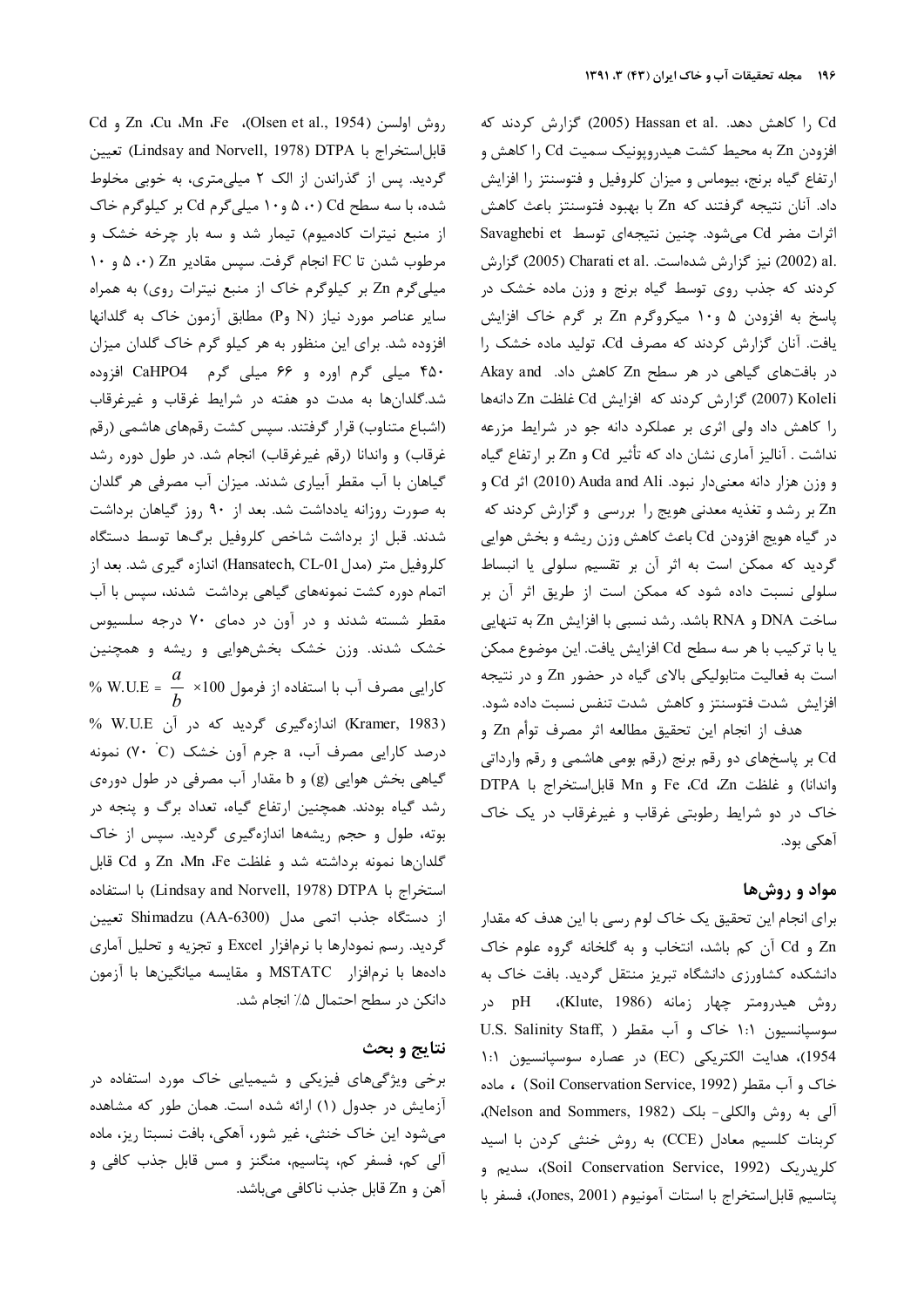جدول ۱- برخی ویژگی های فیزیکی و شیمیایی خاک مورد استفاده در آزمایش

|             | ∪∪         | Mn          | Fe                        | P                  | K     | Na<br>.      | EC               | pH          | N    | CCE ماده آلی |      | رس | شن   | كلاس    |
|-------------|------------|-------------|---------------------------|--------------------|-------|--------------|------------------|-------------|------|--------------|------|----|------|---------|
|             |            |             | (mg kg                    |                    |       |              | $(dS \, m^{-1})$ | $(\cdot)$ : |      |              |      |    |      |         |
| $\cdot$ / 5 | <b>T/T</b> | $V/\cdot$ \ | $\mathcal{L}/\mathcal{A}$ | $\lambda/\Upsilon$ | 55814 | $YY\Delta/Y$ | .78V             |             | .1.5 | $1/\cdot$    | ۱۵/۲ |    | ۳۸/۵ | لوم رسی |

میشود. مثلاً مقدار Zn بخشهوایی و غلظت آهن و منگنز قابل استخراج با DTPA در این سطح Cd افزایش یافت ولی در سطح سوم با جلوگیری از جذب عناصر و اختلال در سیستم غشای ریشه باعث کاهش وزن خشک ریشه گردید. دلیل افزایش پارامترهای رشد در غلظت پایین Cd، ممکن است افزایش فعاليت آنتي اكسيداني گياه (Wu et al., 2003)، افزايش حلپذیری ترکیبات حاوی Fe و قابلیت جذب آن، تغییر تنظیم کنندههای رشد و جلوگیری از سمّیت Cu ،P و Mn و جلوگیری از كاهش Ca باشد. نتايج مشابه توسط Hanan (2008) نيز گزارش شدهاست. همچنین افزایش رشد در غلظتهای پایین فلزات سنگین به افزایش ترشح کربوهیدارتها و اسیدهای آلی از ریشه که تخصیص کربن را در خاک رایزوسفر افزایش میدهند، نسبت داده شدهاست اما در غلظتهای بالا به سبب جلوگیری از رشد ریشه و فعالسازی فلز در ریزوسفر باعث تشدید اثر سمّیت آلایندهها بر فعالیت میکروبی خاک میشود. همچنین گزارش شده که معدنی شدن N در سطوح پایین Cd تشدید میشود اما در سطوح بالای Cd از معدنی شدن N جلوگیری میشود Yang) et al., 2005)





شکل ۱- بر همکنش رژیم رطوبتی و رقم برنج بر وزن خشک بخش هوایی

شکل ۲- بر همکنش رژیم رطوبتی و رقم برنج بر وزن خشک ریشه

وزن خشک بخش هوایی و ریشه

جدول (٢) نشان مي دهد كه تأثير رقم، رژيم رطوبتي، Zn و Cd مصرفی بر وزن خشک بخش هوایی و ریشه معنیدار است. با تغییر شرایط از غرقاب به هوازی در هر دو رقم وزن خشک بخشهوایی و ریشه کاهش یافت که این کاهش در رقم هاشمی بیشتر بود (شکلهای ۳ و ۴). نتایج مشابهی توسط .Gao et al (2006) و Baker (2009) گزارش شده است. مصرف Zn در هر دو رقم وزن خشک بخشهوایی را افزایش داد که با نتایج Behtash (2010) Auda and Ali (2004) Mahmoodi et al. .et al (2010) مطابقت داشت. البته اين افزايش در رقم هاشمي در سطح سوم Zn معنى دار نبود كه با نتايج .Choudhary et al (1994) مطابقت داشت. در هر دو رژيم رطوبتي با افزايش سطوح Zn وزن خشک بخشهوایی و ریشه افزایش یافت. این نتيجه مشابه نتايج Haiziasl (1989) Maftoon and Karimian بود. همچنین) Wang et al. و (2004) and Valizadeh در هر سطح Zn مصرفی در شرایط غرقاب وزن خشک بخش هوایی بیشتر از شرایط غیرغرقاب میباشد. چون قابلیت جذب Towfighi and Najafi, ) كاهش مى يابد ( Towfighi and Najafi, 2002) در نتيجه گياه به مصرف Zn پاسخ بيشترى مى دهد. با افزایش سطوح Cd مصرفی در هر سطح Zn، وزن خشک بخش هوایی ابتدا افزایش و سپس کاهش یافت (شکل ۵). نتایج مشابهی توسط .Charati et al (2005) Charati et al (2006) و Hanan (2008) گزارش شدهاست. Zn ممکن است از گیاهان در مقابل سمیت Cd از طریق افزایش فعالیت آنزیمهایی مثل سوپر اکسید دیسموتاز (یک آنزیم دارای Zn) و همچنین رقابت با Cd برای پیوند با گروههای SH- آنزیمها و پروتئینهای غشا محافظت كند (Koleli et al., 2004) اما Liu et al) (2003) در برنج و Behtash et al (2010) در چغندر لبويي گزارش كردند که بر همکنش Zn و Cd بر عملکرد معنیدار نبود. بر همکنش Zn و Cd در مورد وزن خشک ریشه هم معنیدار بود اما مصرف Cd در سطح دوم Zn تأثیر معنیداری بر وزن خشک ریشه نداشت. اما در سطوح اول و سوم Zn ابتدا آن را افزایش و سپس کاهش داد هرچند که افزایش وزن خشک ریشه توسط سطح دوم Cd مصرفی در سطح سوم Zn مشهودتر است (شکل ۶). احتمالاً دلیل این افزایش وزن خشک ریشه در سطح دوم Cd به نيترات همراه و تأثير مثبت بر جذب عناصر ديگر مربوط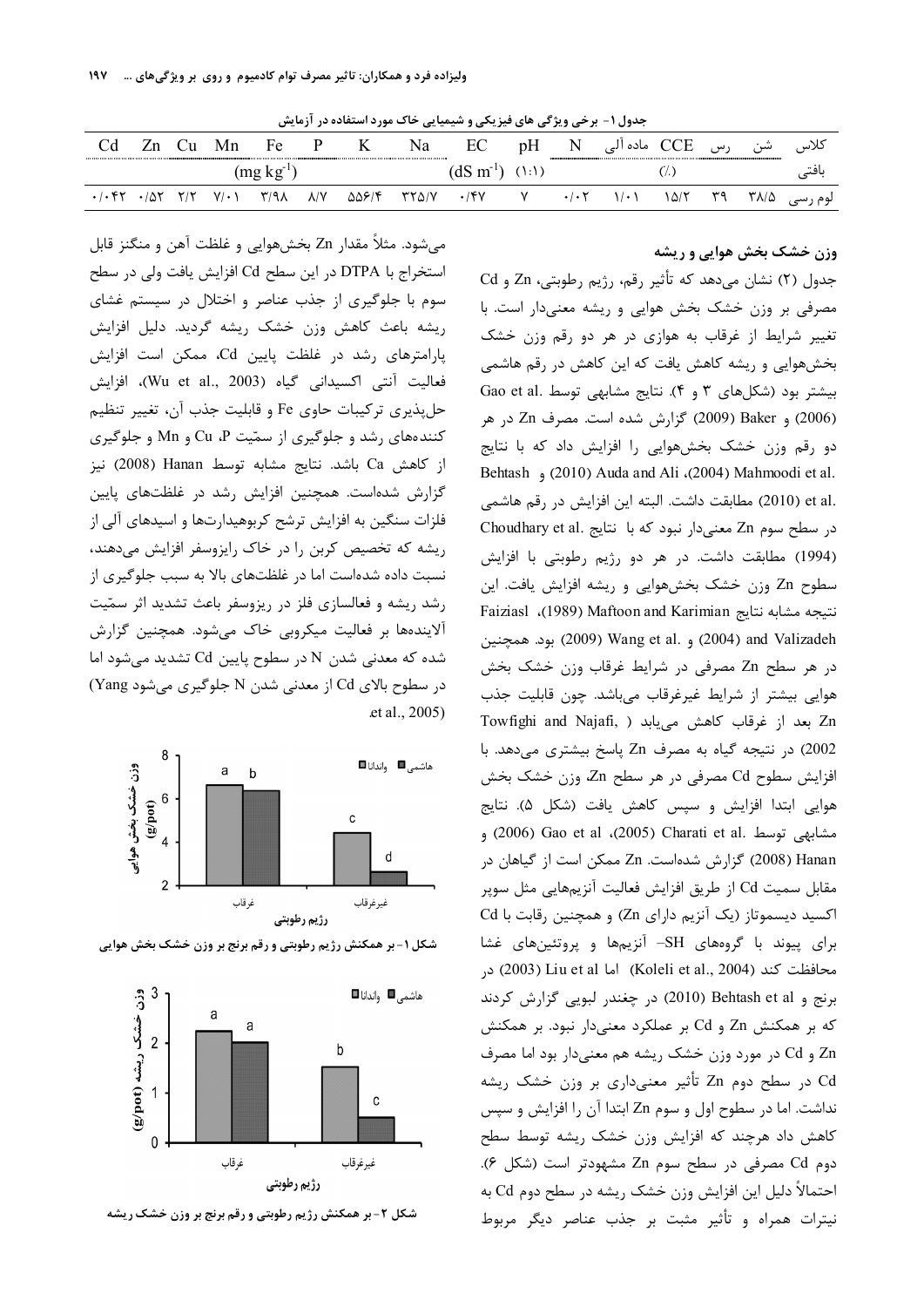

Z) YZ V + Cd Zn ^"\_G W6HR/ + [H1 ."/ WX+ YZ V



شکل ۳- بر همکنش سطوح Zn و Cd بر 1

جدول2 - وزن خشک بخش هوایی و ریشهها و تعداد پنجه در بوته برنج در سطوح مختلف Zn و Cd در دو رژیم رطوبتی

|                   | تعداد پنجه در بوته                            |                           |                   |                     | $(g$ pot <sup>-1</sup> ) | وزن خشک ریشه                |                        |                         | $(g$ pot <sup>-1</sup> ) | وزن خشک بخش هوايي           |                                | تيمار          |                                |  |
|-------------------|-----------------------------------------------|---------------------------|-------------------|---------------------|--------------------------|-----------------------------|------------------------|-------------------------|--------------------------|-----------------------------|--------------------------------|----------------|--------------------------------|--|
| غيرغرقاب          |                                               |                           | غرقاب             | غيرغرقاب            |                          |                             | غرقاب                  |                         | غير غر قاب               |                             | غرقاب                          |                | $Cd(NO3)2 Zn(NO3)2$            |  |
| هاشمى             |                                               | واندانا هاشمى واندانا     |                   |                     |                          | واندانا هاشمى واندانا هاشمى |                        |                         |                          | واندانا هاشمى واندانا هاشمى |                                | $(mg kg^{-1})$ |                                |  |
| 1.1               | $\mathcal{N} \cdot / \mathcal{N} \mathcal{N}$ | $8/\lambda$ ۳             | $\Delta/Y$        | $\cdot$ /۳ $\wedge$ |                          | $\cdot$ /٢٢ $\cdot$ /۴۵     | $\cdot/\Delta\Upsilon$ | Y/Y                     | $1/\lambda$ ۶            | $Y/\lambda$                 | $\cdot$ /9                     |                |                                |  |
| 9/21              | $Y/\mathcal{F}Y$                              | 9/1.                      | $Y/\mathcal{F}$ 9 | $\cdot$ /۴          | $\cdot$ /٢٩              | $\cdot$ /99                 | .409                   | $Y/\Delta V$            | 1/90                     | Q/Y                         | $Y/\lambda\Delta$              | ۵              |                                |  |
| $\lambda/\Delta$  | 9/4                                           | Y/Y                       | 9/91              | $\cdot/11$          | $\cdot$ /۳۲              | 1/15                        | $\cdot$ /۴۳            | .199                    | Y/FY                     | Y/YY                        | 1/fV                           | ١.             |                                |  |
| $1 - 11$          | 17/2                                          | Y/Y                       | 10/T1             | .797                | $\cdot/\Delta$           | $T/\Delta V$                | 1/15                   | Y/YY                    | $Y/Y\Delta$              | $Y/\lambda$                 | $9/8\lambda$                   |                |                                |  |
| 9/2               | 11/97                                         | $\Delta$ /Y $\Delta$      | 15/57             | $\cdot$ /۳          | $1/\tau \Delta$          | Y/Y                         | $\tau/\tau$ 9          | $\mathbf{y}/\mathbf{z}$ | $f/\Delta$               | $Y/\lambda$ 9               | 9/90                           | ۵              | ۵                              |  |
| 9/77              | 18/17                                         | $Y/\Delta\lambda$         | 15/70             | $\cdot/\gamma$      | $\Upsilon/\Upsilon$      | $\Upsilon/\cdot$ )          | $\Upsilon/\Lambda$     | $1/\cdot$ ۴             | $\Delta$ /۶۹             | $\lambda/\Delta\lambda$     | 9/79                           | $\mathcal{L}$  |                                |  |
| $\Delta/\tau\tau$ | 18/4                                          | $9/7\lambda$              | 10/VA             | .777                | $\Upsilon/1$             | 1/۶۴                        | $Y/Y$ ۶                | 1/56                    | $\lambda/Y\Delta$        | $Y/\Delta f$                | $\lambda \cdot / \lambda \tau$ |                |                                |  |
| $\lambda/\Delta$  | 10/57                                         | $\Delta/\mathrm{V}\Delta$ | <b>1Y/۶Y</b>      | $1/\lambda$         | $\Delta/\Upsilon$ 9      | $\Upsilon/\Upsilon$ )       | $F/\Upsilon$           | Y/Y                     | Y/Y                      | 9/1                         | 15/15                          | ۵              | $\mathcal{L}$                  |  |
| 9/77              | $\lambda/\cdot$                               | 9/55                      | 17/TT             | $\cdot$ /۲۹         | $\cdot$ /۳۳              | $1/\Delta \tau$             | $\Upsilon/\Upsilon$    | $1/\lambda$             | ۴۱۴۶                     | 9/9V                        | $\lambda$ /۶)                  | $\mathcal{L}$  |                                |  |
|                   | $\cdot$ / $\cdot$ $\Delta$                    |                           |                   |                     | $\cdot/\Lambda$          |                             |                        |                         |                          | $\cdot$ /۳۲                 |                                |                | $L_{\alpha}$ LSD               |  |
|                   | $\ast\ast$                                    |                           |                   |                     | $***$                    |                             |                        |                         |                          | $\star\,\star$              |                                |                | A                              |  |
|                   | $***$                                         |                           |                   |                     | $***$                    |                             |                        |                         |                          | **                          |                                |                | $\bf{B}$                       |  |
|                   | $***$<br>$***$                                |                           |                   |                     | $***$<br>$***$           |                             |                        |                         |                          | $***$<br>**                 |                                |                | $\mathcal{C}$<br>$\mathbf D$   |  |
|                   | $\ast$                                        |                           |                   |                     | $\ast\ast$               |                             |                        |                         |                          | $***$                       |                                |                | $B \times A$                   |  |
|                   | **                                            |                           |                   |                     | $***$                    |                             |                        |                         |                          | $***$                       |                                |                | $C \times A$                   |  |
|                   | $***$                                         |                           |                   |                     | $\ast$                   |                             |                        |                         |                          | **                          |                                |                | $C \times B$                   |  |
|                   | ns                                            |                           |                   |                     | $***$                    |                             |                        |                         |                          | $***$                       |                                |                | $D \times A$                   |  |
|                   | $* *$                                         |                           |                   |                     | $***$                    |                             |                        |                         |                          | **                          |                                |                | $D \times B$                   |  |
|                   | **                                            |                           |                   |                     | $***$                    |                             |                        |                         |                          | **                          |                                |                | $D \times C$                   |  |
|                   | $* *$                                         |                           |                   |                     | $***$                    |                             |                        |                         |                          | $***$                       |                                |                | $C \times B \times A$          |  |
|                   | **                                            |                           |                   |                     | $\ast$                   |                             |                        |                         |                          | **                          |                                |                | $D \times B \times A$          |  |
|                   | $***$                                         |                           |                   |                     | $***$                    |                             |                        |                         |                          | **                          |                                |                | $D \times C \times A$          |  |
|                   | $\ast$                                        |                           |                   |                     | $***$                    |                             |                        |                         |                          | **                          |                                |                | $D \times C \times B$          |  |
|                   | $***$                                         |                           |                   |                     | $***$                    |                             |                        |                         |                          | **                          |                                |                | $D \times C \times B \times A$ |  |

ns، \* و \*\* به ترتيب غير معني دار، معني دار در سطح احتمال 1و 5 درصد

و  $D$  به ترتيب رقم برنج، رژيم رطوبتي، سطوح روي و كادميوم مي باشند. $C$  ، $BA$ 

#### تعداد پنجه در بوته

نداشت (جدول ۲). همان طور که در شکل (۵) مشاهده میشود I افزايش سطوح Cd در سطوح اول و دوم Zn تعداد پنجه با ļ افزايش Cd مصرفي ابتدا كاهش و سپس افزايش يافت كه البته  $Zn$ این افزایش در سطح دوم Zn معنیدار نبود. در سطح سوم تعداد پنجه ابتدا افزایش و سپس تغییر معنیداری نکرد.

رقم واندانا تعداد پنجه بیشتری داشته و همچنین در شرایط غيرغرقاب بيشترين تعداد پنجه حاصل شد. با افزايش مقدار Zn مصرفي، تعداد پنجه زياد شد و با مصرف Cd تعداد پنجه ابتدا کاهش و سپس افزایش یافت اما با شاهد تفاوت معنیداری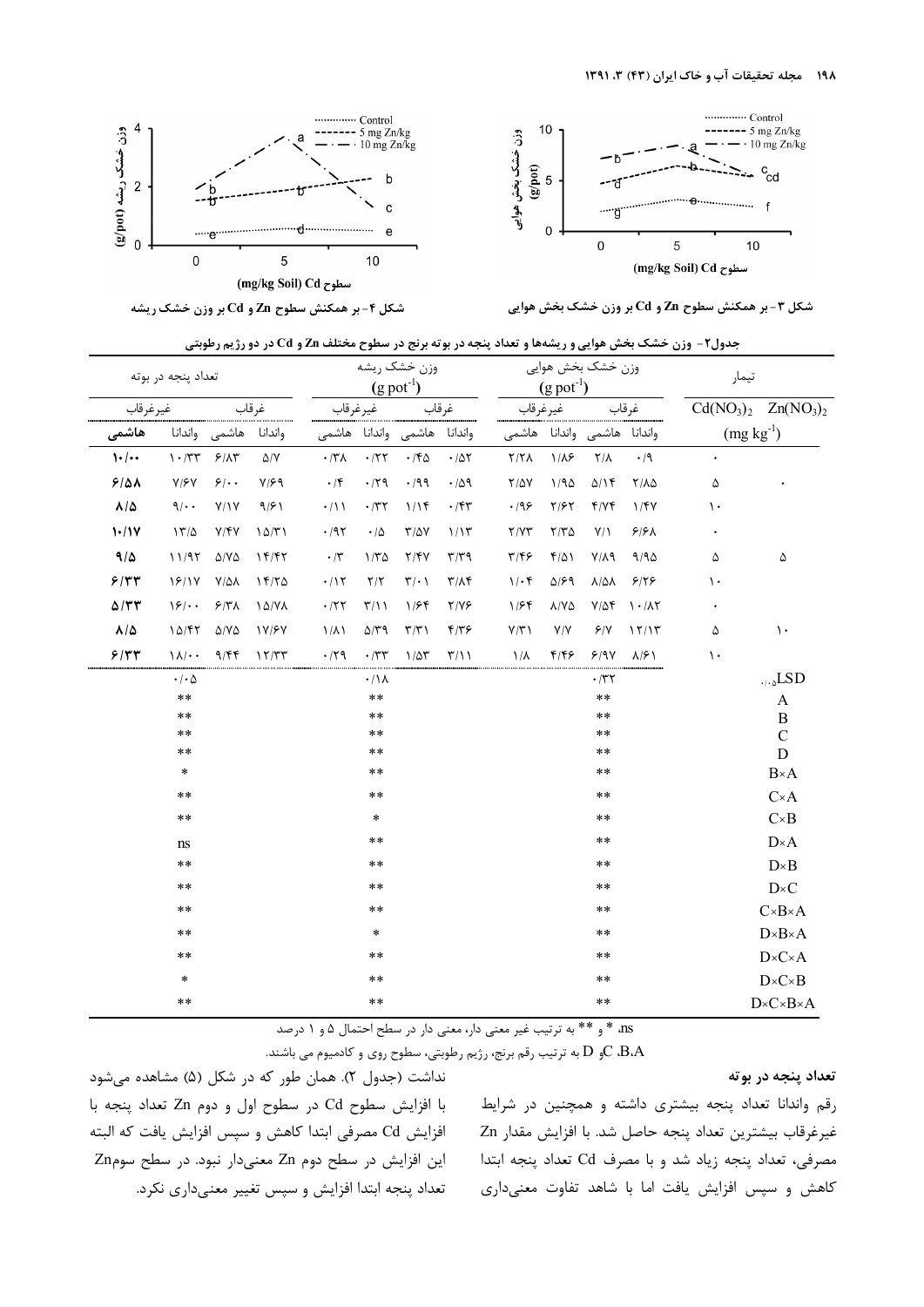افزايش اما در رقم هاشمي كاهش يافت (جدول ٣). با افزايش



ارتفاع گیاه

با تغییر شرایط از غرقاب به غیرغرقاب ارتفاع گیاه در رقم واندانا

سطوح Zn در هر دو رقم و در هر دو رژيم رطوبتي ارتفاع گياه افزايش يافت. نتايج مشابهي توسط .Hassan et al (2005) گزارش شدهاست. البته افزایش سطوح Zn در رقم هاشمی در سطوح بالا تأثير معنى دارى بر ارتفاع گياه نداشت. با افزايش Cd مصرفی در سطح اول Zn ارتفاع گیاه ابتدا کاهش یافت و سپس تفاوت معنى دارى نكرد. در سطوح دوم و سوم Zn ابتدا ارتفاع گیاه افزایش و سپس در سطح دوم Zn کاهش یافت اما در سطح سوم Zn تغییر معنیداری نکرد (شکل ۷). نتایج مشابهی توسط Akay and Koleli كزارش شدهاست.

|                 |             | تعداد برگ در بوته                                                                                                                                                                                                                                                                                                   |       |                                   |       | شاخص كلروفيل                              |                        |                                                                            | ارتفاع گياه                                                                                                                                                              |       | تيمار     |                                |  |
|-----------------|-------------|---------------------------------------------------------------------------------------------------------------------------------------------------------------------------------------------------------------------------------------------------------------------------------------------------------------------|-------|-----------------------------------|-------|-------------------------------------------|------------------------|----------------------------------------------------------------------------|--------------------------------------------------------------------------------------------------------------------------------------------------------------------------|-------|-----------|--------------------------------|--|
| غيرغرقاب        |             | غرقاب                                                                                                                                                                                                                                                                                                               |       |                                   |       |                                           |                        | غيرغرقاب                                                                   |                                                                                                                                                                          | غرقاب |           | $Cd(NO3)2 Zn(NO3)2$            |  |
|                 |             | واندانا هاشمی واندانا هاشمی                                                                                                                                                                                                                                                                                         |       | واندانا هاشمى واندانا هاشمى       |       |                                           |                        |                                                                            | واندانا هاشمى واندانا هاشمى                                                                                                                                              |       |           | $(mg kg-1)$                    |  |
|                 |             | $17/55$ $17/17$ $11/70$                                                                                                                                                                                                                                                                                             | 9/64  | $10/9$ f $11/7$ A $9/1$ ۶ $5/1$ Y |       |                                           |                        |                                                                            | $\Lambda\Lambda/YY$ $YY/1Y$ $Y\cdot/Y$ $Y \cdot Y$                                                                                                                       |       | $\bullet$ |                                |  |
| $\lambda$ /۴۲   |             | $11/1Y$ $17/57$ $17/-$                                                                                                                                                                                                                                                                                              |       | $19/18$ $9/11$ $19/19$            |       |                                           | 9/61                   |                                                                            | $\Delta Y/\cdot \cdot$ $\Delta \Delta /fV$ $\Delta Y/\Delta$ $\Delta Y/V\Delta$                                                                                          |       | ۵         |                                |  |
| 10/19           | $11/\Delta$ | ۱۴/۵                                                                                                                                                                                                                                                                                                                | 17/97 | 9/97                              | 9/7   | $19/79$ $Y/N\Lambda$                      |                        | $Yf/\Delta$                                                                | $\Delta f/\Delta$ $Y$ $/Y\Delta$ $f \Delta /Y\Lambda$                                                                                                                    |       | ۱۰        |                                |  |
|                 |             | $15/1V$ $77/7T$ $15/1V$ $15/$                                                                                                                                                                                                                                                                                       |       |                                   |       | $YY/\Delta 1 11/FY 1\Delta/Y\Delta 1.1.9$ |                        | <b>AA/YY</b>                                                               | $\Delta Y/Y$ $\Delta V/F$ $\Delta Y/Y\Delta$                                                                                                                             |       |           |                                |  |
| $1 f/\Lambda f$ |             | $\frac{1}{2}$ $\frac{1}{2}$ $\frac{1}{2}$ $\frac{1}{2}$ $\frac{1}{2}$ $\frac{1}{2}$ $\frac{1}{2}$ $\frac{1}{2}$ $\frac{1}{2}$ $\frac{1}{2}$ $\frac{1}{2}$ $\frac{1}{2}$ $\frac{1}{2}$ $\frac{1}{2}$ $\frac{1}{2}$ $\frac{1}{2}$ $\frac{1}{2}$ $\frac{1}{2}$ $\frac{1}{2}$ $\frac{1}{2}$ $\frac{1}{2}$ $\frac{1}{2}$ |       |                                   |       | $19/15$ $9/01$ $15/11$ $1.101$            |                        | 97/TT                                                                      | $V\Lambda/\Delta$ 99/17 $V\tau/\tau\tau$                                                                                                                                 |       | ۵         | ۵                              |  |
| 9/17            |             | $19/17$ $19/57$ $71/19$                                                                                                                                                                                                                                                                                             |       | $1.18$ 9/84                       |       |                                           | 10/T1 1.91             |                                                                            | $\Delta$ $>$ $/$ $\Upsilon$ $>$ $\Delta$ $/$ $\Upsilon$ $\Upsilon$ $\Upsilon$ $\Upsilon$ $\Delta$ $\Upsilon$ $\Delta$ $\Upsilon$ $\Delta$ $\Upsilon$ $\Delta$ $\Upsilon$ |       | ۱۰        |                                |  |
| 9/67            |             | $Y \cdot / \cdot$ $Y / \mathfrak{F} Y$ $Y / \mathfrak{F} \mathfrak{F}$                                                                                                                                                                                                                                              |       | $17/77$ $10/01$                   |       |                                           | $16/\lambda$ $11/\tau$ | $51/11$ $59/11$ $\lambda\lambda/11$ $\gamma\lambda$ $\gamma\lambda$        |                                                                                                                                                                          |       |           |                                |  |
|                 |             | $17/5V$ $77/V\Delta$ $17/\Delta\Lambda$ $77/1V$                                                                                                                                                                                                                                                                     |       | $\left( \frac{1}{2} \right)$      |       | $\lambda \mathcal{L}/\lambda$             |                        | $9/56$ $9.10$ $56/11$ $1.11/6$ $51/11$                                     |                                                                                                                                                                          |       | ۵         | $\mathcal{L}$                  |  |
|                 |             |                                                                                                                                                                                                                                                                                                                     |       |                                   |       |                                           |                        | 1./10 19/10 11/8 19/08 19/88 A/TT 17/80 1./F AF/AT AV/10 A9/A9 $YT/\Delta$ |                                                                                                                                                                          |       | ١.        |                                |  |
|                 | ۱۲۶         |                                                                                                                                                                                                                                                                                                                     |       |                                   | ۰/۱۳  |                                           |                        |                                                                            | ۵۱۶۹                                                                                                                                                                     |       |           | $\cdot$ / $\cdot$ $\Delta$ LSD |  |
|                 | $***$       |                                                                                                                                                                                                                                                                                                                     |       |                                   | $***$ |                                           |                        |                                                                            | $***$                                                                                                                                                                    |       |           | A                              |  |
|                 | $***$       |                                                                                                                                                                                                                                                                                                                     |       |                                   | $***$ |                                           |                        |                                                                            | $* *$                                                                                                                                                                    |       |           | B                              |  |
|                 | $***$       |                                                                                                                                                                                                                                                                                                                     |       |                                   | $***$ |                                           |                        |                                                                            | $***$                                                                                                                                                                    |       |           | $\mathcal{C}$                  |  |
|                 | $***$       |                                                                                                                                                                                                                                                                                                                     |       |                                   | $***$ |                                           |                        |                                                                            | $* *$                                                                                                                                                                    |       |           | D                              |  |
|                 | ns          |                                                                                                                                                                                                                                                                                                                     |       |                                   | $***$ |                                           |                        |                                                                            | $* *$                                                                                                                                                                    |       |           | $B \times A$                   |  |
|                 | $***$       |                                                                                                                                                                                                                                                                                                                     |       |                                   | $***$ |                                           |                        |                                                                            | $* *$                                                                                                                                                                    |       |           | $C \times A$                   |  |
|                 | **          |                                                                                                                                                                                                                                                                                                                     |       |                                   | *     |                                           |                        |                                                                            | $* *$                                                                                                                                                                    |       |           | $C \times B$                   |  |
|                 | ns          |                                                                                                                                                                                                                                                                                                                     |       |                                   | **    |                                           |                        |                                                                            | $* *$                                                                                                                                                                    |       |           | $D \times A$                   |  |
|                 | $***$       |                                                                                                                                                                                                                                                                                                                     |       |                                   | **    |                                           |                        |                                                                            | $* *$                                                                                                                                                                    |       |           | $D \times B$                   |  |
|                 | $***$       |                                                                                                                                                                                                                                                                                                                     |       |                                   | $***$ |                                           |                        |                                                                            | $* *$                                                                                                                                                                    |       |           | $D \times C$                   |  |
|                 | $***$       |                                                                                                                                                                                                                                                                                                                     |       |                                   | $***$ |                                           |                        |                                                                            | $\ast$                                                                                                                                                                   |       |           | $C \times B \times A$          |  |
|                 | ns          |                                                                                                                                                                                                                                                                                                                     |       |                                   | $***$ |                                           |                        |                                                                            | $* *$                                                                                                                                                                    |       |           | $D \times B \times A$          |  |
|                 | $***$       |                                                                                                                                                                                                                                                                                                                     |       |                                   | $***$ |                                           |                        |                                                                            | $* *$                                                                                                                                                                    |       |           | $D \times C \times A$          |  |
|                 | $***$       |                                                                                                                                                                                                                                                                                                                     |       |                                   | **    |                                           |                        |                                                                            | $* *$                                                                                                                                                                    |       |           | $D \times C \times B$          |  |
|                 | $***$       |                                                                                                                                                                                                                                                                                                                     |       |                                   | **    |                                           |                        |                                                                            | $* *$                                                                                                                                                                    |       |           | $D \times C \times B \times A$ |  |

جدول۳- ارتفاع ساقه، تعداد برگ، شاخص کلروفیل برنج در سطوح مختلف Zn و Cd در دو رژیم رطوبتی

ns \* و \*\* به ترتیب غیر معنی دار، معنی دار در سطح احتمال ۵ و ۱ درصد

و  $\rm D$  به ترتیب رقم برنج، رژیم رطوبتی، سطوح روی و کادمیوم می باشند. $\rm D$   $\rm g$ . $\rm A$ 

#### تعداد برگ در بوته

نتایج نشان داد که رقم واندانا تعداد برگ بیشتری داشته و در شرايط غرقاب بيشترين تعداد برگ بدست آمد (جدول ٣). با افزایش مقدار Zn مصرفی تعداد برگ زیاد شده و با مصرف Cd

تعداد برگ ابتدا افزایش و سیس کاهش یافت. در رقم واندانا مصرف Zn تعداد برگ را افزایش اما در رقم هاشمی ابتدا تأثیر معنیداری نداشت و سپس آن را کاهش داد. واکنش رقم واندانا در مورد صفت تعداد برگ به مصرف Zn بیشتر از رقم بومی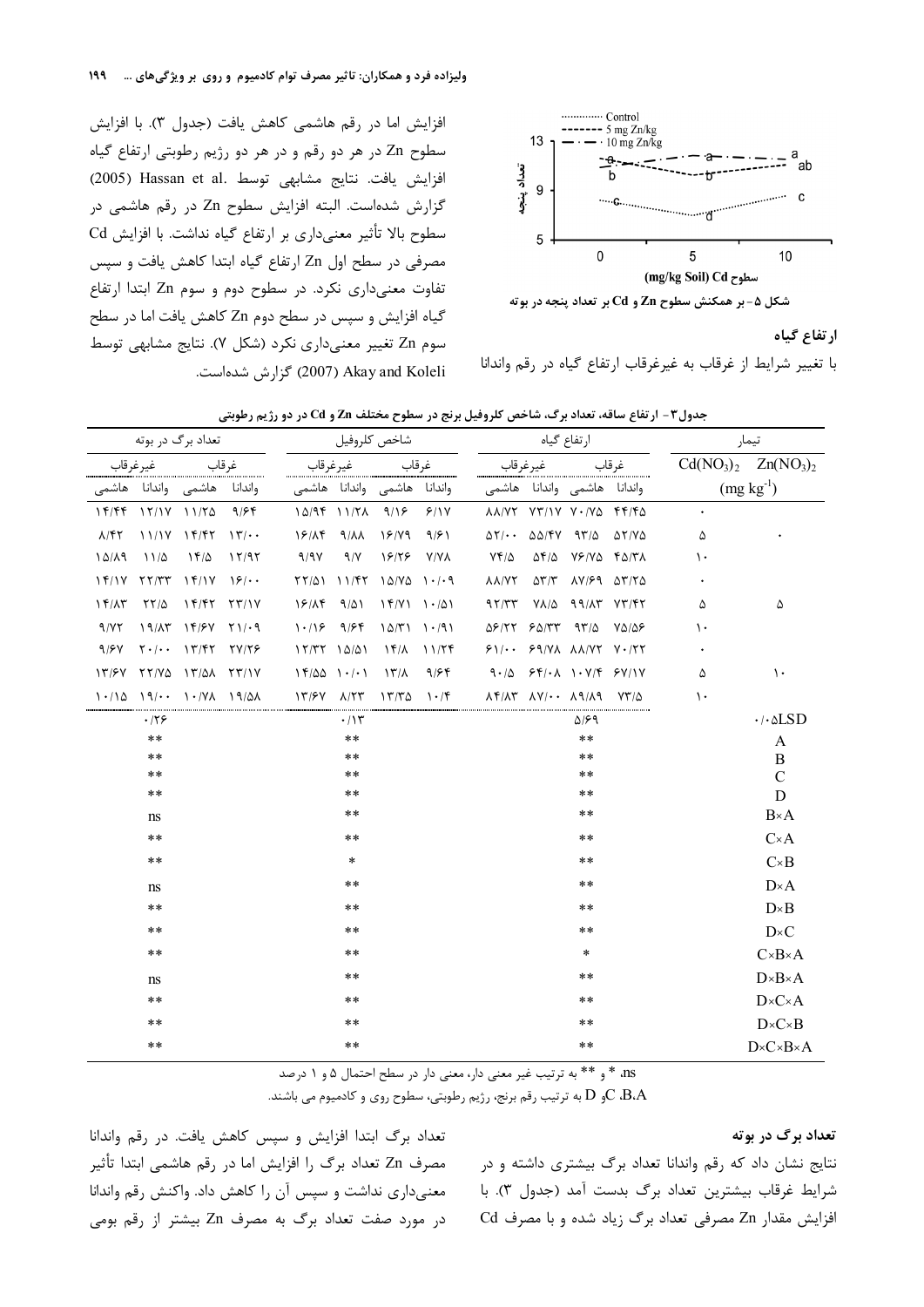

شکل ۶- بر همکنش سطوح Zn و Cd بر ارتفاع گیاه برنج



شکل ۷- بر همکنش سطوح Zn و Cd بر شاخص کلروفیل برگهای برنج

### طول و حجم ريشه

ا تغییر شرایط از غرقاب به غیرغرقاب حجم و طول ریشهها در ļ هر دو رقم كاهش يافت و با مصرف Zn در رقم واندانا حجم و طول ریشهها افزایش یافت اما در رقم هاشمی به رغم افزایش حجم ريشه با مصرف Zn، بين سطح دوم و سوم Zn اختلاف  $\rm Zn$  معنیدار مشاهده نشد (جدول ۵). مصرف Cd در سطح اول تأثیری بر حجم ریشه نداشت، در سطح دوم Zn ابتدا تأثیر معنىدارى بر حجم ريشه نداشت اما بعداً آن را كاهش داد. در سطح سوم Zn حجم ريشه را ابتدا افزايش و سپس كاهش داد. افزايش Cd مصرفي در هر سطح Zn طول ريشه را ابتدا افزايش و سپس كاهش داد. فقط در سطح اول Zn بين دو سطح دوم و سوم Cd اختلاف معنىدار مشاهده نشد. نتايج مشابهي توسط Hanan (2008) گزارش شدهاست.

## كارايي مصرف آب

ا تغییر شرایط از غرقاب به غیرغرقاب کارایی مصرف آب در رقم ļ واندانا بیشتر اما در رقم هاشمی کمتر شده است که این امر نشان دهنده اصلاح ژنتیکی این رقم برای شرایط غیرغرقاب است (شكل ٨). با افزايش سطوح Zn در هر دو رقم كارايي مصرف آب افزایش یافت. همچنین افزایش مقدار Zn خاک بر کارایی مصرف آب در هر دو رژیم رطوبتی مثبت و معنیدار بود (جدول ۴). افزایش نیترات کادمیوم مصرفی کارایی مصرف آب را در هر دو رقم ابتدا افزایش و سپس کاهش داد. این نتیجه در هر دو رژیم رطوبتی نیز مشاهده شد (جدول ۴). با افزایش سطوح کادمیوم در هر سطح Zn کارایی مصرف آب ابتدا افزایش و سپس کاهش یافت. این نتیجه نشان میدهد که کادمیوم در

هاشمی بود. در شرایط غرقاب مصرف Zn تعداد برگ را افزایش داد اما بین سطح دوم و سوم Zn اختلاف معنیدار مشاهده نشد. نتايج مشابهي توسط .Wang et al (2009) نيز گزارش شدهاست. در شرايط غيرغرقاب بر اثر مصرف Zn تعداد برگ ابتدا افزايش سپس كاهش يافت. در رژيم رطوبتي غرقاب با افزايش سطوح Cd تعداد برگ را ابتدا افزایش و سپس کاهش داد. در شرایط غیرغرقاب افزایش سطوح Cd ابتدا تأثیر معنیداری بر تعداد برگ نداشت و سپس آن را کاهش داد. با افزایش مقدار Cd مصرفی در سطح دوم Zn ابتدا تعداد برگ افزایش و سیس كاهش يافت. نتايج مشابهي توسط Hanan (2008) گزارش شدهاست. .Behtash et al (2010) گزارش کردند که بر همکنش و Cd بر تعداد برگ معنیدار نبود. برگ محل اصلی فتوسنتز  $\rm{Zn}$ ست. هر چه شدت فتوسنتز بیشتر باشد، تعداد برگ زیاد می-شود. Cd از فتوسنتز گیاه جلوگیری کرده و باعث کاهش تعداد برگ میشود.

## شاخص كلروفيل برگها

تأثير رقم، رژيم رطوبتي، Zn و Cd بر شاخص كلروفيل برگها معنىدار بود (جدول ٣). نتايج نشان داد كه با تغيير شرايط از غرقاب به غیرغرقاب شاخص کلروفیل برگها در رقم هاشمی تغيير نيافت اما در رقم واندانا افزايش يافت. البته اين پارامتر در بر گهای رقم هاشمی بیشتر بود. افزایش مقدار Zn مصرفی در هر دو رقم شاخص کلروفیل را ابتدا افزایش و سپس کاهش داد. لبته این کاهش از نظر آماری معنیدار نبود. نتایج مشابهی توسط .Hassan et al (2010) Behtash et al. و .2010) Behtash et al شدهاست. در رژیم رطوبتی غرقاب افزایش مقدار نیترات Zn مصرفی شاخص کلروفیل برگها را افزایش و سپس تغییر معنىدارى نكرد. در شرايط غيرغرقاب با افزايش مقدار Zn بين نیمارها در شاخص کلروفیل برگ تفاوتی مشاهده نشد. این موضوع نشان میدهد که مقادیر بالای Zn تأثیر چندانی بر شاخص کلروفیل ندارد. با افزایش نیترات کادمیوم مصرفی در سطح اول Zn، شاخص كلروفيل ابتدا افزايش و سپس كاهش بافت. با افزایش سطوح نیترات کادمیوم در سطح دوم Zn شاخص كلروفيل كاهش يافت. در سطح سوم Zn با افزايش نیترات کادمیوم مصرفی ابتدا کاهش و سپس تفاوت معنیداری مشاهده نشد. نتايج مشابه توسط Hanan (2008) نيز گزارش شدهاست. .Behtash et al (2010) گزارش کردند که بر همکنش و Cd بر میزان کلروفیل برگ معنیدار بود و Zn از تخریب Zn كلروفيل توسط Cd جلوگيرى كرد. Cd باعث كاهش و توقف رشد ریشه، اختلال در جذب و انتقال عناصر غذایی، کاهش میزان کلروفیل و اختلال در فعالیتهای آنزیمهای دخیل در فتوسنتز مى شود (Savaghebi et al., 2002).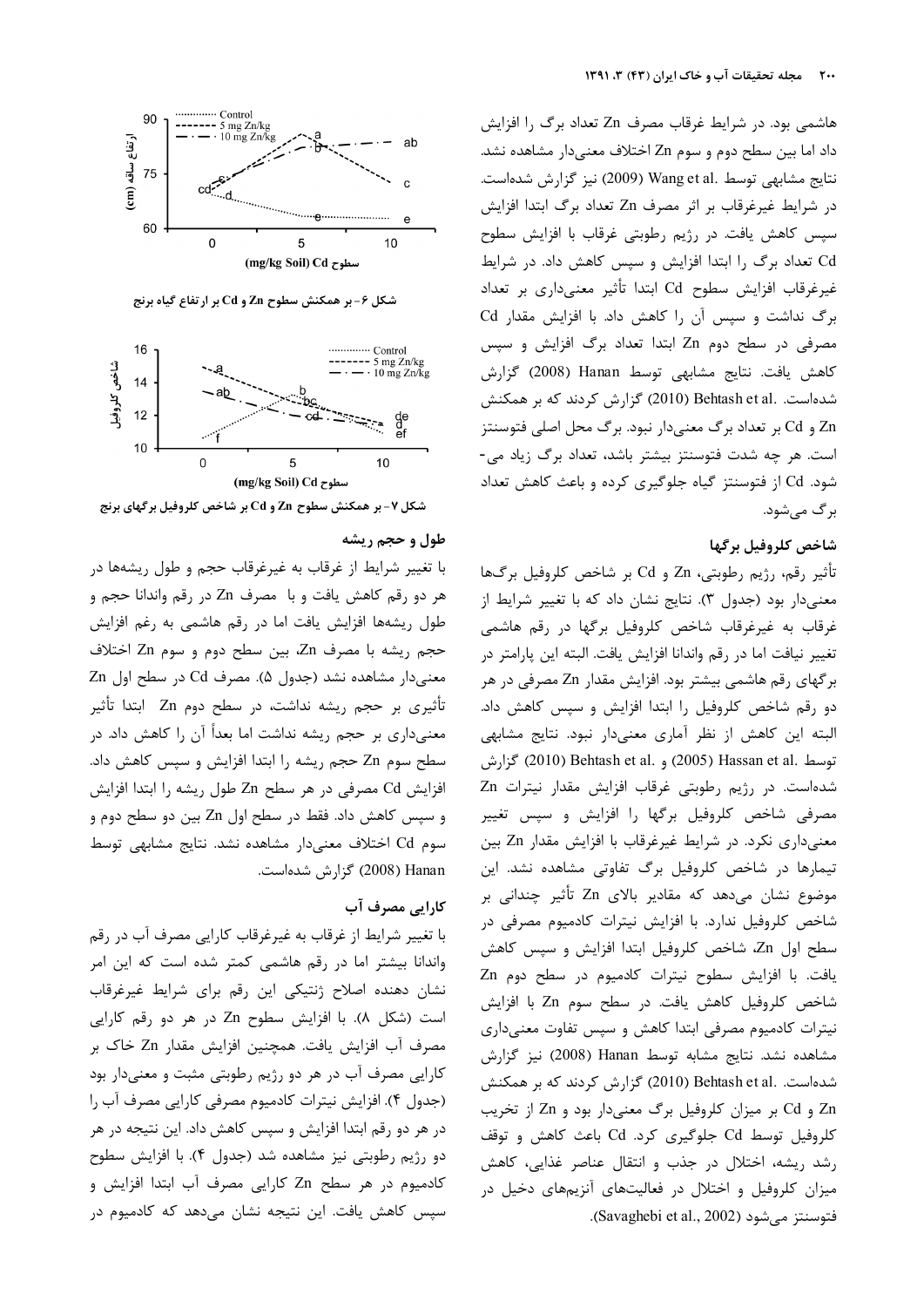نیترات همراه و افزایش فعالیت آنتی اکسیدانی گیاه مربوط می-شود. سطوح بالا كارايي مصرف آب را كاهش مي دهد (شكل ٩). فزایش کارایی مصرف آب با مصرف Cd در سطح دوم آن به اثر

|                               |              | كارايي مصرف آب                        |                               |                                   |                                          | حجم ريشه            |                             |               |                                   | طول ريشه                        | تيمار                                                     |                                   |                                         |
|-------------------------------|--------------|---------------------------------------|-------------------------------|-----------------------------------|------------------------------------------|---------------------|-----------------------------|---------------|-----------------------------------|---------------------------------|-----------------------------------------------------------|-----------------------------------|-----------------------------------------|
| غيرغرقاب                      |              | غرقاب                                 |                               |                                   | غيرغرقاب                                 |                     | غرقاب                       |               | غيرغرقاب                          |                                 | غرقاب                                                     | Cd(NO <sub>3</sub> ) <sub>2</sub> | Zn(NO <sub>3</sub> ) <sub>2</sub>       |
| هاشمى                         | واندانا      | هاشمى                                 | واندانا                       | هاشمى                             | واندانا                                  | هاشمى               | واندانا                     | هاشمى         | واندانا                           | هاشمى                           | واندانا                                                   |                                   | $(mg kg-1)$                             |
| $\Upsilon(\gamma)$            | Y9/YY        | T1/9F                                 | 17/77                         | 9/TT                              | $Y/\mathcal{F}Y$                         | 9/TT                | 9/TT                        | 17/8V         | 19/77                             | $\frac{1}{2}$                   | $Y \cdot 19Y$                                             | $\bullet$                         |                                         |
| FT/19                         | fV/Y         | T1/1Y                                 | $\tau\tau$ /۶۲                | 11/۶٧                             | $Y/\tau\tau$                             | 11/۶۷               | $\mathcal{U} \cdot / \cdot$ | $\mathbf{r}$  | $\Upsilon$ )/ $\cdot$             | YF/YY                           | $\Upsilon \Upsilon / \Lambda \Upsilon$                    | ۵                                 |                                         |
| 1777                          | <b>FA/A)</b> | $f \cdot / \Lambda f$                 | <b>17/AV</b>                  | $\mathbf{r}/\mathbf{r}\mathbf{r}$ | $\cdot$ $\cdot$ $\cdot$                  | 17/T                | 9/8V                        | 10/17         | $\Upsilon \Upsilon / \cdot \cdot$ | $\Gamma \Delta/\Gamma \Upsilon$ | $Y\Delta/YY$                                              | $\mathcal{L}$                     |                                         |
| 4.184                         | 49/55        | $\mathbf{r} \cdot \mathbf{r}$         | 9.11                          | $\mathbf{Y} \cdot / \cdot \cdot$  | Yf(x)                                    | T9/TT               | 15/TT                       | YF/YY         | <b>TA/FY</b>                      | $f\Delta/\Lambda\tau$           | Yf/Y                                                      | $\bullet$                         |                                         |
| $\Delta$ \/ $\Gamma$ $\Delta$ | 55/10        | $\Delta Y/Y9$                         | $Y\Lambda/\cdot\tau$          | 10/4                              | $\Gamma \Delta / \cdot \cdot$            | $f_0/\cdots$        | <b>T1/۶</b>                 | YY/1Y         | <b>TV/۶Y</b>                      | $f\$ .                          | $\mathsf{r}\wedge\mathsf{l}\mathsf{r}\mathsf{r}$          | ۵                                 | ۵                                       |
| 181.8                         | YF/YY        | $Yf/\Delta Y$                         | $\Upsilon \eta / \epsilon$    | Y/Y                               | <b>78/8V</b>                             | $1\lambda/\tau\tau$ | YY/9Y                       | $17/\Delta$   | $f \cdot / \cdot$                 | $\tau\tau$ /۶۷                  | $\mathbf{r}$ $\mathbf{s}$ <sub><math>\cdot</math></sub> . | $\mathcal{L}$                     |                                         |
| $Y\Delta/Y$                   | 5Y/55        | $1 - \Delta/T$                        | $\lambda$ \ / $\Delta\lambda$ | $Y/\cdot$ .                       | $\mathbf{Y}\Lambda/\mathbf{Y}\mathbf{Y}$ | <b>TI/FV</b>        | $50!\cdot$                  | $Y \cdot / Y$ | <b>TV/۶Y</b>                      | $T\Delta/1V$                    | <b>٣۵/۶٧</b>                                              | ٠                                 |                                         |
| 1.515                         | $\Delta f/Y$ | $\lambda \Upsilon / \lambda \Upsilon$ | YY/9Y                         | YY/YY                             | <b>TS/SV</b>                             | $\tau\tau/\tau\tau$ | 55/57                       | $f_0/\cdots$  | $\mathbf{r}$ $\mathbf{r}$         | $YY/\cdot$                      | $f\Delta/TT$                                              | ۵                                 | $\mathcal{N}$                           |
| 18/91                         | 5Y/5Y        | V.199                                 | 55/11                         | 5/77                              | $\mathbf{Y} \cdot / \cdot \cdot$         | 18187               | $\Delta Y/\cdot$ .          | <b>T1/۶</b>   | $\tau \tau / \cdot \cdot$         | $\frac{1}{2}$                   | $\Gamma\Delta/\cdot\cdot$                                 | $\lambda$                         |                                         |
|                               | 1.7          |                                       |                               |                                   | .70                                      |                     |                             |               |                                   | $f/ \Lambda V$                  |                                                           |                                   | $\cdot$ / $\cdot$ $\triangle$ SD        |
|                               | $**$         |                                       |                               |                                   | $\star\star$                             |                     |                             |               |                                   | $\ast\ast$                      |                                                           |                                   | A                                       |
|                               | **           |                                       |                               |                                   | $\star\star$                             |                     |                             |               |                                   | $***$                           |                                                           |                                   | $\, {\bf B}$                            |
|                               | $* *$        |                                       |                               |                                   | $***$                                    |                     |                             |               |                                   | $* *$                           |                                                           |                                   | $\overline{C}$                          |
|                               | **           |                                       |                               |                                   | $***$                                    |                     |                             |               |                                   | $* *$                           |                                                           |                                   | ${\bf D}$                               |
|                               | $* *$        |                                       |                               |                                   | $***$                                    |                     |                             |               |                                   | $***$                           |                                                           |                                   | $B \times A$                            |
|                               | $* *$        |                                       |                               |                                   | $***$                                    |                     |                             |               |                                   | $* *$                           |                                                           |                                   | $C \times A$                            |
|                               | $* *$        |                                       |                               |                                   | $***$                                    |                     |                             |               |                                   | $\ast$                          |                                                           |                                   | $\mathbf{C}\!\!\times\!\!\mathbf{B}$    |
|                               | $* *$        |                                       |                               |                                   | $***$                                    |                     |                             |               |                                   | $* *$                           |                                                           |                                   | $D \times A$                            |
|                               | $* *$        |                                       |                               |                                   | $***$                                    |                     |                             |               |                                   | $* *$                           |                                                           |                                   | $D \times B$                            |
|                               | $* *$        |                                       |                               |                                   | $***$                                    |                     |                             |               |                                   | $* *$                           |                                                           |                                   | $\mathbf{D}{\mathsf{\times}}\mathbf{C}$ |
|                               | $* *$        |                                       |                               |                                   | $***$                                    |                     |                             |               |                                   | $* *$                           |                                                           |                                   | $C \times B \times A$                   |
|                               | ns           |                                       |                               |                                   | $***$                                    |                     |                             |               |                                   | $* *$                           |                                                           |                                   | $D \times B \times A$                   |
|                               | $* *$        |                                       |                               |                                   | $***$                                    |                     |                             |               |                                   | $* *$                           |                                                           |                                   | $D \times C \times A$                   |
|                               | $* *$        |                                       |                               |                                   | $\ast$                                   |                     |                             |               |                                   | $* *$                           |                                                           |                                   | $D \times C \times B$                   |
|                               | $* *$        |                                       |                               |                                   | $***$                                    |                     |                             |               |                                   | $* *$                           |                                                           |                                   | $D \times C \times B \times A$          |

جدول۴ - طول و حجم ریشه، کارایی مصرف آب در سطوح مختلف Zn و Cd در دو رژیم رطوبتی

ns، \* و \*\* به ترتيب غير معني دار، معني دار در سطح احتمال 1و 5 درصد

و  $\rm D$  به ترتيب رقم برنج، رژيم رطوبتي، سطوح روي و كادميوم مي باشند. $\rm D$  و $\rm C$  ، $\rm B$ ، $\rm A$ 



شکل ۸- بر همکنش رژیم رطوبتی و رقم برنج بر کارایی مصرف آب

### غلظت Zn خاک قابل استخراج با DTPA

فلظت Zn قابل استخراج با DTPA خاک تحت تأثير رقم برنج، رژيم رطوبتي، Zn و Cd قرار گرفت (جدول ۵). با تغيير شرايط ز غرقاب به غيرغرقاب غلظت Zn قابل استخراج با DTPA با كاشت رقم واندانا كاهش يافت. نتايج مشابهي توسط Baker (2009) گزارش گردیدهاست. کاهش میزان قابلیت استفاده Zn



 #\$ .)' + Cd Zn ^"\_G W6HR/ + [H1  #\$ .)' + 23+ \@)

خاک بعد از غرقاب توسط محققان زیادی گزارش شدهاست .(Halder and Mandel, 1979; Towfighi and Najafi 2002) آنان دلیل این کاهش را به کاهش پارامتر ریداکس، افزایش حلاليت Fe و Mn و P و اثر ضديتي آنها بر قابليت استفاده Zn نسبت دادهاند. با افزایش سطوح Zn در هر دو رقم و هر دو رژیم رطوبتي ميزان Zn قابل استخراج با DTPA افزايش يافت (جدول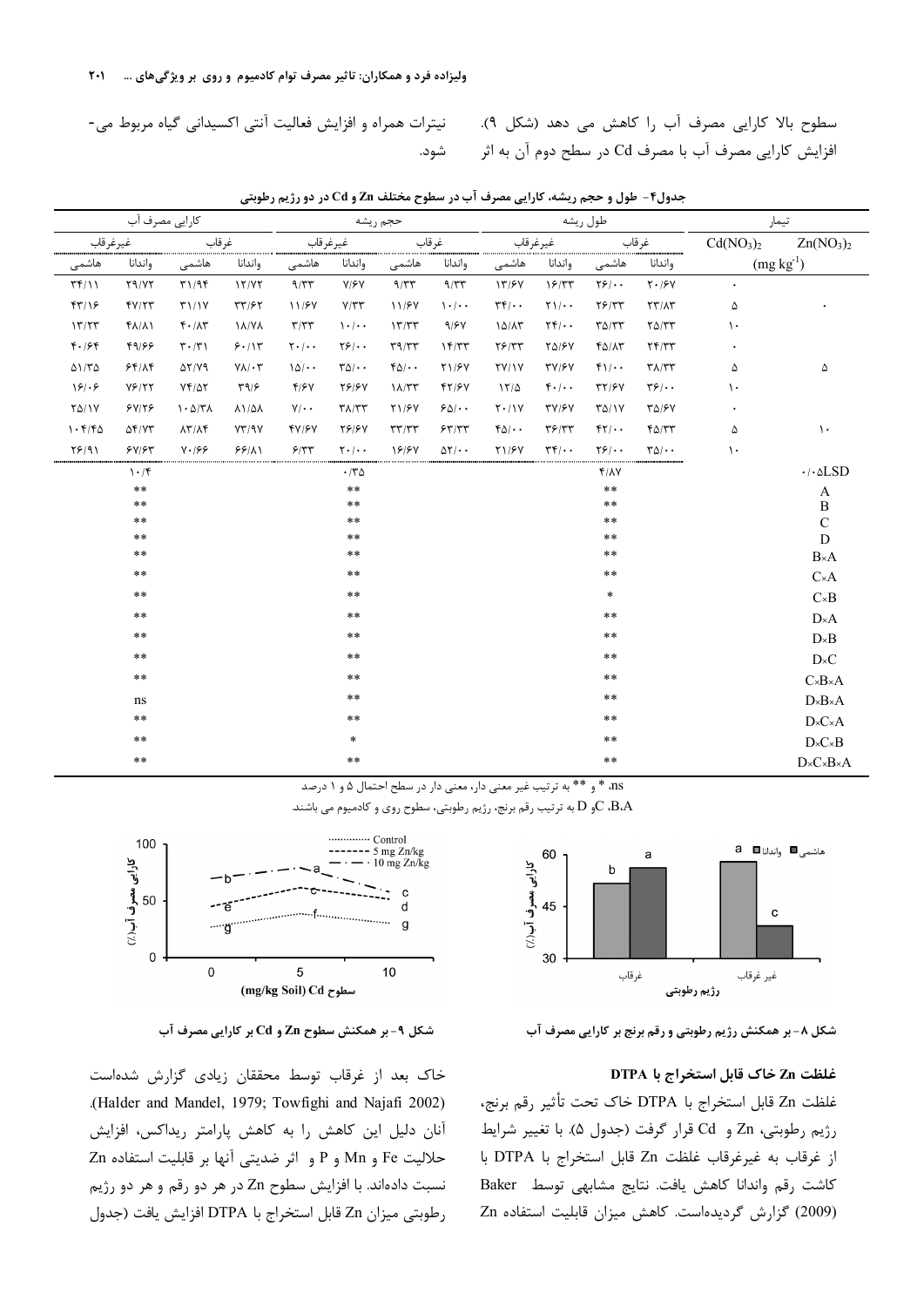غرقاب ابتدا ميزان Zn قابل استخراج با DTPA افزايش و سپس تغییر معنیداری نکرد. اما در شرایط غیرغرقاب افزودن Cd در ميزان Zn قابل استخراج با DTPA ابتدا تأثير معنىدارى نداشت و سپس آن را کاهش داد.

۵). همان طور که نتایج نشان میدهد میزان Zn قابل استخراج ا DTPA در حالت غرقاب نسبت به غيرغرقاب كاهش يافته كه ł ین نتیجه توسط بسیاری از محققان گزارش شدهاست (Robson, 1993). با افزايش مقدار Cd مصرفي در رژيم رطوبتي

| جدول ۵- غلظت عناصر Cd و Mn ،Zn و Fe قابل استخراج با DTPA در خاک لوم رسی در سطوح مختلف Zn و Cd در دو رژيم رطوبتي و دو رقم برنج |  |  |  |
|-------------------------------------------------------------------------------------------------------------------------------|--|--|--|
|-------------------------------------------------------------------------------------------------------------------------------|--|--|--|

|                                                                                                                                                                                                                                                                                                                                                                                                                                       | $\overline{Mn}$ (mg kg <sup>-1</sup> ) |                |                         |  | Fe $(mg kg^{-1})$ Cd $(mg kg^{-1})$ Zn $(mg kg^{-1})$ |                                 |              |      |                                                                                                                                                                                    |                |                        |      |                                                                                    |                                   |
|---------------------------------------------------------------------------------------------------------------------------------------------------------------------------------------------------------------------------------------------------------------------------------------------------------------------------------------------------------------------------------------------------------------------------------------|----------------------------------------|----------------|-------------------------|--|-------------------------------------------------------|---------------------------------|--------------|------|------------------------------------------------------------------------------------------------------------------------------------------------------------------------------------|----------------|------------------------|------|------------------------------------------------------------------------------------|-----------------------------------|
| غيرغرقاب                                                                                                                                                                                                                                                                                                                                                                                                                              |                                        | غيرغرقاب غرقاب |                         |  |                                                       |                                 |              |      |                                                                                                                                                                                    |                |                        |      | غرقاب فرقاب غيرغرقاب غرقاب غيرغرقاب غرقاب فرقاب $\operatorname{Cd}(\text{NO}_3)_2$ | Zn(NO <sub>3</sub> ) <sub>2</sub> |
| واندانا هاشمي واندانا هاشمي واندانا هاشمي واندانا هاشمي واندانا هاشمي واندانا هاشمي واندانا هاشمي واندانا هاشمي                                                                                                                                                                                                                                                                                                                       |                                        |                |                         |  |                                                       |                                 |              |      |                                                                                                                                                                                    |                |                        |      |                                                                                    | $(mg kg^{-1})$                    |
| $95/19$ $71/77$ $95/9$ $29/16$ $20/11$ $19/27$ $12/97$ $17/2/97$ $\cdot$ $156$ $1/10$ $\cdot$ $101$ $\cdot$ $100$ $\cdot$ $150$ $\cdot$ $177$ $\cdot$ $179$ $\cdot$ $179$                                                                                                                                                                                                                                                             |                                        |                |                         |  |                                                       |                                 |              |      |                                                                                                                                                                                    |                |                        |      |                                                                                    |                                   |
| $TY/Y1$ $Y4/YY$ $Y4/\cdot \cdot$ $Y\Delta/TT$ $19/Y$ $YY/Y$ $1\Delta/TF$ $1\Delta/TF$ $1\Delta$ $1\Delta/TF$ $1\Delta/TF$ $1\Delta/TY$ $1\Delta/TF$                                                                                                                                                                                                                                                                                   |                                        |                |                         |  |                                                       |                                 |              |      | $\cdot$ /۴۹ $\cdot$ /۴۲ $\cdot$ /۴۳ $\cdot$ /۴۸                                                                                                                                    |                |                        |      | ۵                                                                                  |                                   |
| $\Delta$ ./. TT/FV $\Delta$ T/ $\Delta\Delta$ / $\epsilon$ T $\epsilon$ $\delta$ T/1F $\delta$ 1F/ $\delta$ 19 $\Delta$                                                                                                                                                                                                                                                                                                               |                                        |                |                         |  |                                                       |                                 | $1/f$ $7/19$ |      | $\cdot$ /۲۶ $\cdot$ /۲۸ $\cdot$ /۴۷ $\cdot$ /۳۸                                                                                                                                    |                |                        |      | ١.                                                                                 |                                   |
| $f(Y) \cdot Y$ 19/ $Y$ $YF/\Delta Y$ $Y\Lambda/\mathcal{F}$ $Y \cdot /11$ 19/ $f$ 9 199/99 $Y \cdot Y/19$ $Y/5$ $Y/6$                                                                                                                                                                                                                                                                                                                 |                                        |                |                         |  |                                                       |                                 | $.199 - 199$ |      | $1/59$ $-150$ $-175$ $-115$                                                                                                                                                        |                |                        |      |                                                                                    |                                   |
| $Y1/T$ A 18/۵۴ $\lambda$ 9/89 91/٣۴ 1۵/٣٨ 7.1V 74V/8A 7A4/44 1/48                                                                                                                                                                                                                                                                                                                                                                     |                                        |                |                         |  |                                                       | $\cdot$ / $\wedge$ $\breve{\ }$ | 1/5          | 1/ff | $1/\cdot 5$                                                                                                                                                                        | $\cdot/\Delta$ | $\frac{1}{2}$          | 1/77 | ۵                                                                                  |                                   |
| $T^{\bullet}/\cdot$ $\Delta$ $T^{\prime}/\tau$ $T^{\prime}/\cdot$ $T^{\prime}/\cdot$ $T^{\prime}/\cdot$ $T^{\prime}/\cdot$ $T^{\prime}/\cdot$ $T^{\prime}/\cdot$ $T^{\prime}/\cdot$ $T^{\prime}/\cdot$ $T^{\prime}/\cdot$ $T^{\prime}/\cdot$ $T^{\prime}/\cdot$ $T^{\prime}/\cdot$ $T^{\prime}/\cdot$ $T^{\prime}/\cdot$ $T^{\prime}/\cdot$ $T^{\prime}/\cdot$ $T^{\prime}/\cdot$ $T^{\prime}/\cdot$ $T^{\prime}/\cdot$ $T^{\prime}/$ |                                        |                |                         |  |                                                       |                                 |              |      | $1/10$ $1/99$                                                                                                                                                                      |                | $\cdot$ /9 $1/\cdot$ ۴ |      | ١.                                                                                 |                                   |
|                                                                                                                                                                                                                                                                                                                                                                                                                                       |                                        |                |                         |  |                                                       |                                 |              |      |                                                                                                                                                                                    |                |                        |      |                                                                                    |                                   |
| $19/ \lambda$ $19/9$ $\gamma$ $95/99$ $55/99$ $55/19$ $55/10$ $75/10$ $175/10$ $57/10$ $175/10$                                                                                                                                                                                                                                                                                                                                       |                                        |                |                         |  |                                                       |                                 |              |      | $\cdot/\lambda$ $\Delta$ $\lambda/\lambda$ $\tau$ $\lambda/\lambda$ $\lambda/\lambda$ $\tau$ $\lambda/\lambda$ $\lambda/\lambda$ $\lambda/\lambda$ $\tau$ $\lambda/\lambda$ $\tau$ |                |                        |      | ۵                                                                                  | ۱.                                |
| $YF/5F$ $YY' + 3$ $\Delta Y/\Delta F$ $5F/5F$ $\Delta Y/YF$ $XY' + Y \Delta Y/SF$ $YF + \beta F$ $\Delta Y + Y \Delta Y/SF$ $\Delta Y/Y$ $\Delta Y/SF$ $\Delta Y/Y$ $\Delta Y/SF$ $\Delta Y/Y$                                                                                                                                                                                                                                        |                                        |                |                         |  |                                                       |                                 |              |      |                                                                                                                                                                                    |                |                        |      | $\mathcal{L}$                                                                      |                                   |
|                                                                                                                                                                                                                                                                                                                                                                                                                                       | $\cdot$ /۱۳                            |                | $\mathbf{r}/\mathbf{r}$ |  |                                                       | $\cdot/\cdot$ Y                 |              |      |                                                                                                                                                                                    |                | $\cdot$ /\Y            |      |                                                                                    | $\cdot/\cdot$ $\Delta$ LSD        |
|                                                                                                                                                                                                                                                                                                                                                                                                                                       | $***$                                  |                | $***$                   |  |                                                       | ns                              |              |      |                                                                                                                                                                                    |                | $***$                  |      |                                                                                    | A                                 |
|                                                                                                                                                                                                                                                                                                                                                                                                                                       | $***$                                  |                | $***$                   |  |                                                       | $***$                           |              |      |                                                                                                                                                                                    |                | ns                     |      |                                                                                    | B                                 |
|                                                                                                                                                                                                                                                                                                                                                                                                                                       | $***$<br>$***$                         |                | $***$<br>$***$          |  |                                                       | $***$<br>$***$                  |              |      |                                                                                                                                                                                    |                | $***$<br>$***$         |      |                                                                                    | $\mathcal{C}$<br>D                |
|                                                                                                                                                                                                                                                                                                                                                                                                                                       | $***$                                  |                | $***$                   |  |                                                       | ns                              |              |      |                                                                                                                                                                                    |                | $***$                  |      |                                                                                    | $B \times A$                      |
|                                                                                                                                                                                                                                                                                                                                                                                                                                       | $***$                                  |                | $***$                   |  |                                                       | $***$                           |              |      |                                                                                                                                                                                    |                | $***$                  |      |                                                                                    | $C \times A$                      |
|                                                                                                                                                                                                                                                                                                                                                                                                                                       | $***$                                  |                | $***$                   |  |                                                       | $***$                           |              |      |                                                                                                                                                                                    |                | **                     |      |                                                                                    | $C \times B$                      |
|                                                                                                                                                                                                                                                                                                                                                                                                                                       | $***$                                  |                | $***$                   |  |                                                       | $***$                           |              |      |                                                                                                                                                                                    |                | ns                     |      |                                                                                    | $D \times A$                      |
|                                                                                                                                                                                                                                                                                                                                                                                                                                       | $***$                                  |                | $***$                   |  |                                                       | $\ast$                          |              |      |                                                                                                                                                                                    |                | $***$                  |      |                                                                                    | $D \times B$                      |
|                                                                                                                                                                                                                                                                                                                                                                                                                                       | $***$                                  |                | **                      |  |                                                       | **                              |              |      |                                                                                                                                                                                    |                | ns                     |      |                                                                                    | $D \times C$                      |
|                                                                                                                                                                                                                                                                                                                                                                                                                                       | $***$                                  |                | $***$                   |  |                                                       | $***$                           |              |      |                                                                                                                                                                                    |                | $***$                  |      |                                                                                    | $C \times B \times A$             |
|                                                                                                                                                                                                                                                                                                                                                                                                                                       | $***$                                  |                | **                      |  |                                                       | **                              |              |      |                                                                                                                                                                                    |                | **                     |      |                                                                                    | $D \times B \times A$             |
|                                                                                                                                                                                                                                                                                                                                                                                                                                       | $***$                                  |                | $***$                   |  |                                                       | $***$                           |              |      |                                                                                                                                                                                    |                | $***$                  |      |                                                                                    | $D \times C \times A$             |
|                                                                                                                                                                                                                                                                                                                                                                                                                                       | $***$                                  |                | $***$                   |  |                                                       | $***$                           |              |      |                                                                                                                                                                                    |                | $***$                  |      |                                                                                    | $D \times C \times B$             |
|                                                                                                                                                                                                                                                                                                                                                                                                                                       | **                                     |                | **                      |  |                                                       |                                 |              |      |                                                                                                                                                                                    |                | **                     |      |                                                                                    | $D \times C \times B \times A$    |
|                                                                                                                                                                                                                                                                                                                                                                                                                                       |                                        |                |                         |  |                                                       | ns                              |              |      |                                                                                                                                                                                    |                |                        |      |                                                                                    |                                   |

ns، \* و \*\* به ترتيب غير معنى دار، معنى دار در سطح احتمال ۵ و ۱ درصد

و  $\rm D$  به ترتيب رقم برنج، رژيم رطوبتي، سطوح روي و كادميوم مي باشند. $\rm C ~BA$ 

### DTPA فاك قابل استخراج با

جدول (۵) نشان میدهد که با افزایش Zn مصرفی میزان Cd خاک قابل استخراج با DTPA، در حالتی که رقم واندانا کاشته شده بود، کاهش یافت. در رقم هاشمی ابتدا افزایش و سپس كاهش يافت. همچنين با افزايش سطوح Zn مصرفي در هر دو رژيم رطوبتي ميزان Cd قابل استخراج با DTPA روند كاهشي نشان داد. اثر آنتاگونیسمی Zn و Cd توسط بسیاری از محققان گزارش شدهاست. با افزایش Cd مصرفی در سطوح اول و دوم

Zn، مقدار Cd قابل استخراج با DTPA افزايش يافت. البته اين افزايش با افزايش سطوح Zn مصرفي كمتر شد. در سطح سوم Zn مقدار Cd قابل استخراج با DTPA ابتدا افزایش و سپس تغییر معنیداری نکرد.

### غلظت Fe خاک قابل استخراج با DTPA

غلظت Fe قابل استخراج با DTPA به طور معنىدارى تحت تأثير رقم برنج، رژيم رطوبتي، Zn و Cd قرار گرفت (جدول ۵). ا تغییر شرایط از غرقاب به غیرغرقاب در هر دو رقم میزان Fe ļ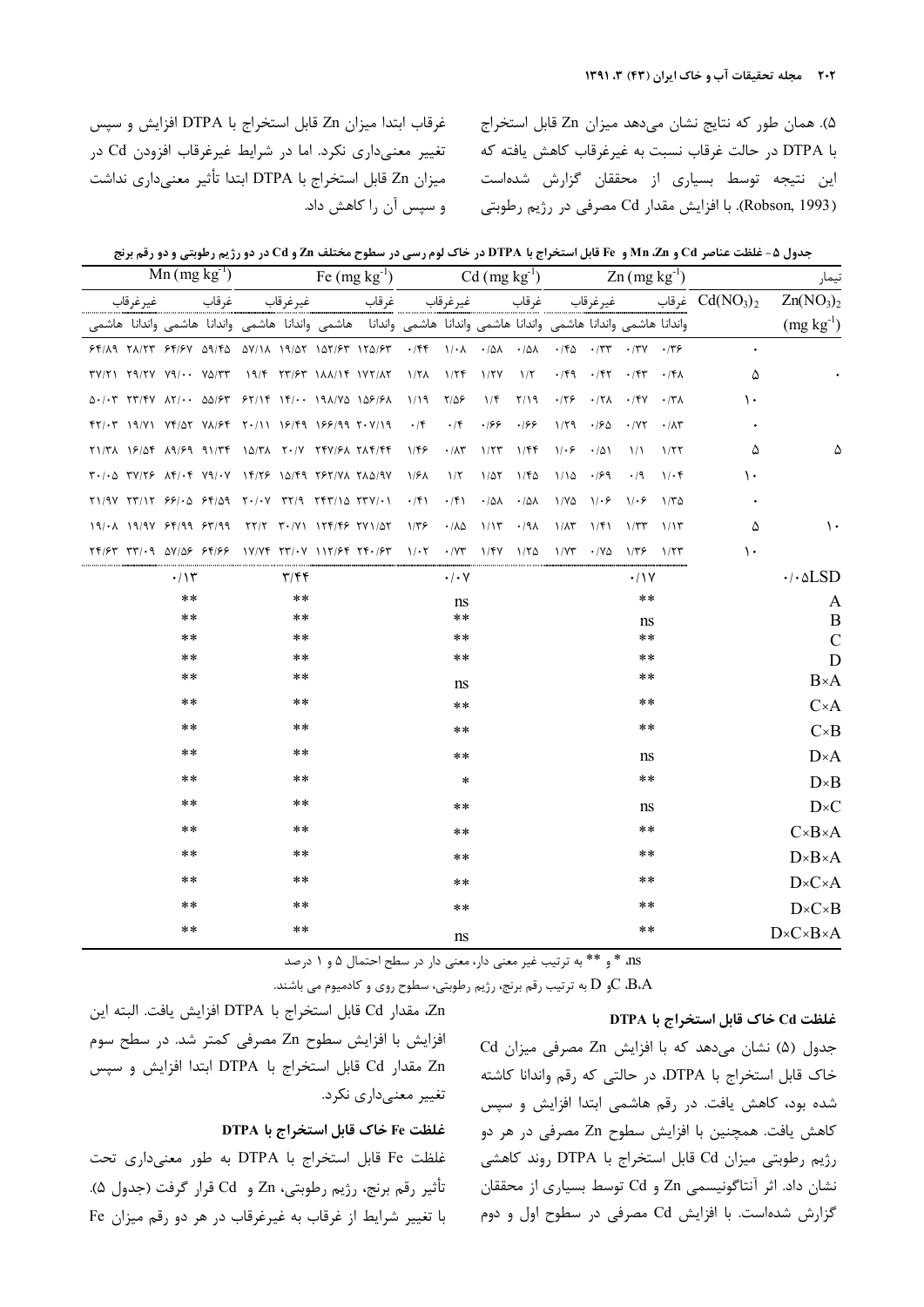قابل استخراج با DTPA كاهش يافت كه قابل انتظار بود. در شرایط غرقاب به دلیل حاکم بودن فرایند احیا، موادی نظیر کسیدهای Fe احیا شده در نتیجه غلظت Fe محلول و قابل (Patrik et al., 1985; افزايش مىيابد) DTPA بستخراج با I, ( 2009) Baker أخيراً Baker (2009) نيز چنين نتيجهاي ,ا گزارش کردهاست. در مورد برنج، افزایش احیای Fe، فراهم بودن آن را افزایش میدهد. افزایش Fe محلول و تبادلی با کاهش Eh و pH اتفاق میافتد. توزیع Fe در بخش تبادلی و محلول وابسته به pH است. مواد آلی، رس، مقدار هیدروکسیدهای pH ،Fe خاک و دما بر غلظت  $\rm Fe^{2+}$  در خاکهای غرقاب تأثیر میگذارند Fe وFageria, 2009). در رقم واندانا با افزايش سطوح Zn مقدار Fe قابل استخراج با DTPA افزایش یافت و در رقم هاشمی با فزايش سطوح Zn ميزان Fe قابل استخراج با DTPA ابتدا فزایش و سپس کاهش یافت. در شرایط غرقاب ابتدا میزان Fe قابل استخراج با DTPA با مصرف Zn افزایش و سپس کاهش بافت اما در شرایط غیرغرقاب ابتدا میزان Fe کاهش و سپس فزايش يافت ولي به مقدار شاهد نرسيد. اثر آنتاگونيسمي Zn و Fe در سطوح بالای Fe توسط Robson (1993) نیز گزارش شدهاست. با افزایش سطوح Cd در سطوح اول و دوم Zn میزان Fe قابل استخراج با DTPA افزايش يافت اما در سطح سوم Zn مقدار Fe قابل استخراج با DTPA كاهش يافت.

## غلظت Mn قابل استخراج با DTPA

فلظت Mn قابل استخراج با DTPA با تغيير رقم برنج، رژيم رطوبتي، سطوح Zn و Cd تغيير كرد (جدول ۵). با تغيير شرايط از غرقاب به غيرغرقاب مقدار Mn قابل استخراج با

DTPA در هر دو رقم کاهش یافت. این نتیجه توسط Baker (2009) نیز گزارش گردید. همان اثراتی که غرقاب بر غلظت Fe قابل استخراج با DTPA دارد، بر غلظت Mn قابل استخراج با DTPA نیز دارد. Marschner (1995) گزارش کرد که در شرایط  $\text{Mn}^{2+}$  فرقاب با غالب آمدن فرايند احيايي در خاک  $\text{Mn}^{4+}$  به تبديل مي شود. افزايش قابليت جذب Mn در غرقاب طولاني مدت، قابليت جذب Zn را كاهش مى دهد (Neue et al., 1998).  $\epsilon$ در مورد بر همکنش Mn و Cd هم سینرژیسمی و هم أنتاگونيسمى گزارش شده است اما Mn با Zn بر همكنش آنتاگونیسمی دارد به طوری که Zn جذب Mn را کاهش میدهد Cd g4 A ) .(Kabata-Pendias and Pendias, 2001) مصرفی در سطوح اول و دوم Zn ابتدا در میزان Mn قابل استخراج با DTPA تفاوت معنیداری مشاهده نشد اما بعداً در تیمار اول Zn کاهش و در تیمار دوم Zn افزایش یافت. در سطح سوم Zn با افزایش Cd مصرفی میزان Mn قابل استخراج با DTPA ابتدا كاهش و سپس افزايش يافت. نتايج نشان داد كه رقم هاشمی که یک رقم بومی غرقاب و رقم واندانا که یک رقم غیرغرقاب است پاسخهای متفاوتی نسبت به رژیم رطوبتی و  $Cd$  سطوح Cd و Zn دارند.

جدول (۶) همبستگی ساده صفات مورد بررسی را نشان میدهد. نتایج نشان داد که وزن خشک بخش هوایی و ریشه همبستگی مثبت و معنیداری با ارتفاع گیاه، شاخص کلروفیل، طول و حجم ريشه، تعداد برگ در بوته و غلظت Zn ،Mn و Fe قابل استخراج با DTPA داشت. همبستگی منفی و معنیداری بین تعداد برگ در بوته با Cd قابل استخراج با DTPA و شاخص كلروفيل با تعداد پنجه در بوته بدست آمد.

|           |  |  |  |  | بحدون / العربيب سيستعلي پيرسون بين وير ڪي سي رسد و العظم (ع)، معاصر در الله جي.                                                                                                                                                                                               |                       |                              |                                                                                                                                                                                                           |                                           |  |
|-----------|--|--|--|--|-------------------------------------------------------------------------------------------------------------------------------------------------------------------------------------------------------------------------------------------------------------------------------|-----------------------|------------------------------|-----------------------------------------------------------------------------------------------------------------------------------------------------------------------------------------------------------|-------------------------------------------|--|
|           |  |  |  |  |                                                                                                                                                                                                                                                                               |                       |                              | $X_{11}$ $X_{21}$ $X_{31}$ $X_{42}$ $X_{53}$ $X_{64}$ $X_{75}$ $X_{86}$ $X_{96}$ $X_{10}$ $X_{11}$ $X_{12}$ $X_{13}$                                                                                      |                                           |  |
| $\lambda$ |  |  |  |  |                                                                                                                                                                                                                                                                               |                       |                              |                                                                                                                                                                                                           | $\lambda_i$ وزن خشک ب. $X$                |  |
|           |  |  |  |  | $\cdot$ /٢٣١ <sup>**</sup> $\cdot$ /٢۴۶ <sup>*</sup> $\cdot$ / $\cdot$ ۲۵ $\cdot$ /٧١۵ <sup>**</sup> $\cdot$ /٧٢۵ <sup>**</sup> $\cdot$ /۵۹۶ <sup>**</sup> $\cdot$ /۴ $\cdot$ ۶ <sup>**</sup> $\cdot$ -/ $\cdot$ ۵۵ $\cdot$ /٣٢ $\cdot$ ** $\cdot$ /۵ $\cdot$ ۶ <sup>**</sup> |                       |                              | $\cdot$ / $\cdot$ ۵۲ $^{\ast\ast}$                                                                                                                                                                        | $\lambda_{\tau}$ وزن خشک ر $X$            |  |
|           |  |  |  |  | $-1/151 -1/719$ ** $-1/810$ ** $-1/910$ ** $-1/991$ ** $-1/1091$                                                                                                                                                                                                              |                       |                              | $\cdot$ /۴۹۹ $^{**}$                                                                                                                                                                                      | ۳ $\rm X$ تعداد ينجه $\rm X$              |  |
|           |  |  |  |  |                                                                                                                                                                                                                                                                               |                       |                              | $\cdot/\Delta \rho V^{**}$ $\cdot$ /٣٣۶ <sup>**</sup> $\cdot$ /٢ $\Delta f^{**}$ $\cdot$ /٣٣ $\Lambda^{**}$ $\cdot$ /١٠٣ $\cdot$ /٣٣٢ <sup>*</sup> $\cdot$ /١ $\Delta \Lambda$ $\cdot$ /٣۴٩ <sup>**</sup> | $\lambda_{\tau}$ ا <sub>ر</sub> تفاع گیاه |  |
|           |  |  |  |  | $\cdot$ /14Y $\cdot$ / $\cdot$ 4Y $\cdot$ /1YS $\cdot$ /704 <sup>**</sup> $\cdot$ /1S0 $\cdot$ / $\cdot$ YY $\cdot$ / $\cdot$ 01                                                                                                                                              |                       |                              | $\cdot/\lambda$                                                                                                                                                                                           | ناخص كلروفيل $X$                          |  |
|           |  |  |  |  | $\cdot$ /YA $\Lambda^{**}$ $\cdot$ /FSV** $\cdot$ /۳۱ $\cdot$ ** $ \cdot$ / $\cdot$ ۳۹ $\cdot$ /۲۱۲* $\cdot$ /۳۷۹**                                                                                                                                                           |                       |                              | $\cdot/\gamma \cdot \gamma^{**}$                                                                                                                                                                          | و طول ريشه $X$                            |  |
|           |  |  |  |  | $\cdot$ / $\frac{1}{2}$ \/\\text{ \text{ \text{ \text{ \text{ \text{ \text{ \text{ \text{ \text{ \text{ \text{ \text{ \text{ \text{ \text{ \text{ \text{ \text{ \text{ \text{ \text{ \text{ \text{ \text{ \text{ \text{ \text{ \text{ \                                       |                       |                              | $\cdot$ / $\gamma$ ۴۷**                                                                                                                                                                                   | $X^{\mathcal{A}}$ حجم ریشه                |  |
|           |  |  |  |  | $\cdot$ /149 - $\cdot$ /77 $\delta$ <sup>*</sup> $\cdot$ / $\cdot$ <i>Y9</i> $\cdot$ /719 <sup>**</sup>                                                                                                                                                                       |                       |                              | $\cdot/\vartriangle \cdot \wedge^{\ast\ast}$                                                                                                                                                              | د تعداد برگ $X$                           |  |
|           |  |  |  |  | $-1159 - 117$                                                                                                                                                                                                                                                                 |                       | $\cdot/\cdot$ are            | $\cdot$ /۴۵۶ $^{\ast\ast}$                                                                                                                                                                                | $X_e$ غ.روی خ $X$                         |  |
|           |  |  |  |  |                                                                                                                                                                                                                                                                               | $\cdot/\cdot$ ay      |                              | $\cdot/\cdot \text{YY}$ $-\cdot/\cdot \text{A}$                                                                                                                                                           | . خ.کادميوم خ. $X$                        |  |
|           |  |  |  |  |                                                                                                                                                                                                                                                                               | $\Delta$ and $\Delta$ | $\cdot/\lambda$ ٩ $\cdot$ ** | .4.91                                                                                                                                                                                                     | $X_{11}$ غ.منگنز خ.                       |  |
|           |  |  |  |  |                                                                                                                                                                                                                                                                               |                       |                              | $\cdot$ /۲۳۳ $^*$                                                                                                                                                                                         | $\lambda_{\gamma\prime}$ غ.آهن خ.         |  |

جدول ۶- ضریب همبستگی پیرسون بین ویژگیهای رشد و غلظت (غ.) عناصر در خاک (خ.)

 $\gamma$ ا کارایی مصرف آب  $X$ 

\*و\*\* به ترتیب همبستگی معنیدار در سطح احتمال ۵٪ و ۱٪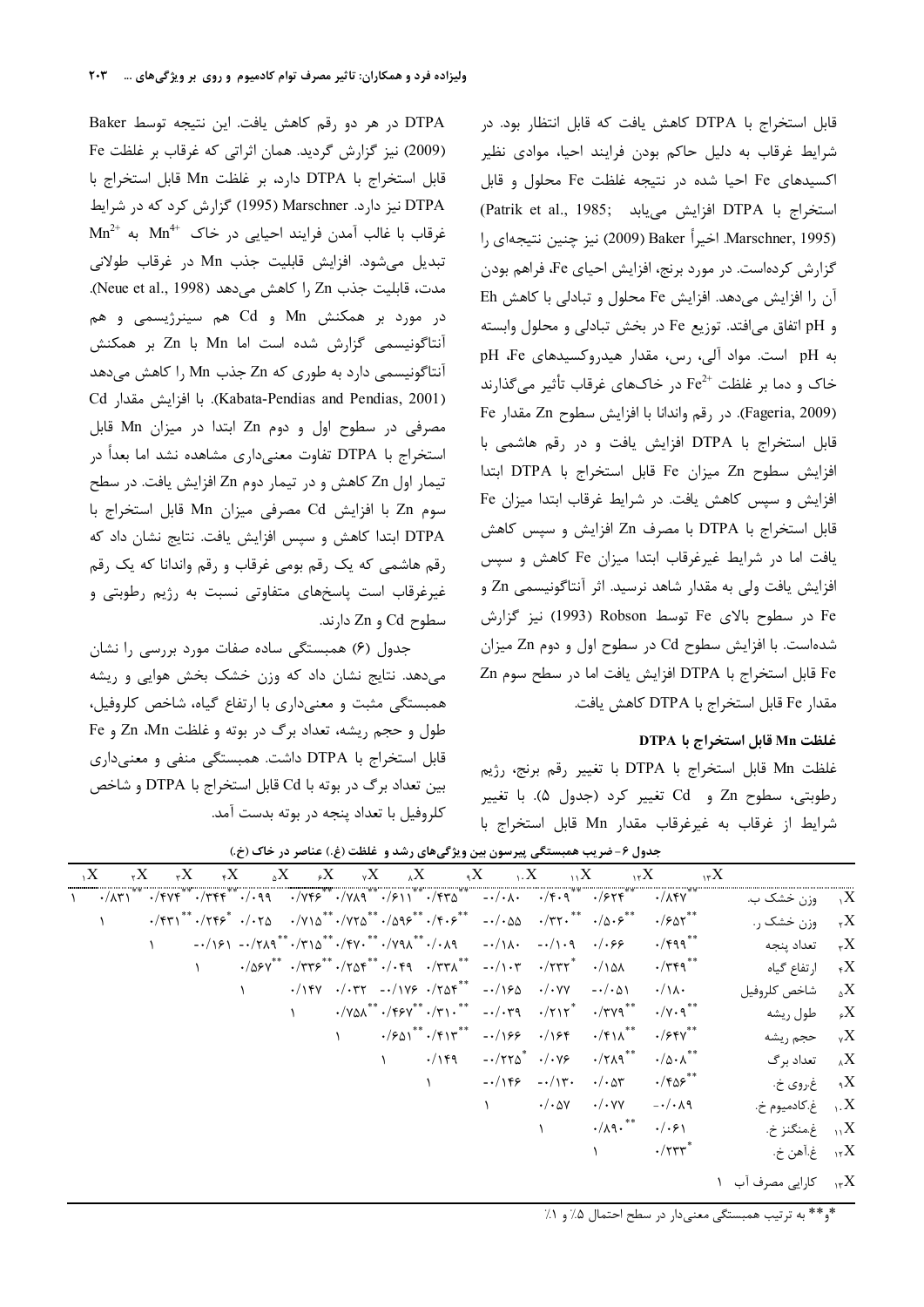واندانا کمتر بود و این نشان دهنده اصلاح ژنتیکی آن نسبت به شرايط غيرغرقاب است. بيشترين رشد گياه مربوط به رقم واندانا در تیمار 1۰ mg Zn kg<sup>-1</sup> و 2m M mg Cd kg<sup>-1</sup> به دست آمد که این نشان میدهد که عناصر سنگین در غلظتهای پایین رشد گیاہ ,ا افزایش مے دھند.

## سیاسگزاری

این مقاله مستخرج از پایان نامه کارشناسی ارشد نویسنده اول بوده که بدین وسیله از معاونت محترم پژوهشی دانشگاه تبریز بدلیل تامین هزینههای لازم تقدیر و تشکر مے گردد. بذور برنج از موسسه تحقیقات برنج کشور واقع در رشت تامین شده که ۔<br>بدینوسیله از آقای دکتر دواتگر صمیمانه تشکر مے *گ*ردد. همچنین از کلیه داوران محترم این مقاله سیاسگذاریم.

#### **REFERENCES**

- Afyuni, M. A., Khoshogoftarmanesh, H., Dorostkar, V. and Moshiri, R. (2007). Zinc and cadmium content in fertilizers commomly used in Iran. from http:// www.zinc-crops. ionainteractive. com/ Zn crops 2007/ page-session-3 htm.
- Akay, A. and Koleli, N. (2007). Interaction between cadmium and zinc in barley (Hordeum Vulgare L.) growth under field conditions. Bangladesh Journal of Botany, 36(1), 13-19.
- Alloway, B. J. (1995) Heavy metals in soils (2nd ed.). Blackie Academic & Professional Publishers, London.
- Auda, M. A. and Ali, E. E. S. (2010). Cadmium and zinc toxicity effects on growth and mineral nutrients of carrot (Daucus carata). Pakistan Jouranl of Botany, 42(1), 341-351.
- Baker, Sh. (2009). Effect of water on micronutrient content and yield in rice (Oryza sativa L.). A thesis presented to the Faculty of California Polytechnic State University San Luis Obispo.
- Behtash, F., Tabatabaei, S. J., Malakouti, M. J., Sororaddin, M. H. and Oustan, Sh. (2010). Effect of zinc and cadmium on growth, chorophyll photosynthesis. content. and cadmium concentration in red beet. Iranian Journal of Soil Research, 24(1), 31-41.(In Farsi)
- Bouman, B. A. M., Humphreys, E., Tuong, T. P. and Barker, R. (2007). Rice and Water. Advances in Agronomy, 92, 187-237.
- Chaab, A. and Savaghebi, Gh. (2010). Effect of zinc application on cadmium uptake of maize growth. Agricultural Segment, 1(1), AGS/1515.
- Charati, A., Malakouti, M. J., Abedi, M. J., Ziaeian, A.H. and Asadi Kangarshahi, A. (2005). Effect of zinc and cadmium on the rates of their absorption by rice (Oriza Sativa). Part 1: Vegetative growth. In: Proceedings of 9th Iranian Congress of Soil Science, 28-31 Aug, Tehran, Iran, pp. 211-212. (In Farsi)
- Choudhary, M., Bailey, L. D. and Grant, C. A. (1994).

نتیجه گیری کلی

این مطالعه نشان داد که مصرف روی و کادمیوم از منبع نیترات روی و کادمیوم در دو شرایط رطوبتی غرقاب و غیرغرقاب (اشباع متناوب) باعث ابتدا افزایش و سپس کاهش وزن خشک بخش هوایی و ریشه، طول و حجم ریشه، تعداد برگ شد. همچنین با مصرف Cd در هر سطح Zn غلظت Cd قابل استخراج با DTPA افزايش يافت البته اين افزايش با مصرف Zn كمتر شد. با مصرف Zn یارامترهای رشد گیاه افزایش یافت اما غلظت Mn ،Cd و Fe قابل استخراج با DTPA كاهش يافت. با تغيير شرايط رطوبتي از غرقاب به غيرغرقاب وزن خشک بخش هوايي و ریشه، حجم ریشه، در هر دو رقم کاهش یافت اما کارایی مصرف آب در رقم واندانا افزایش یافت. کاهش وزن ماده خشک در رقم

> Effect of zinc on cadmium concentration in the tissue of durum wheat. Canadian Journal of Plant Science, 74, 549-552.

- Fageria, N. K. (2009) The use of nutrients in crop plants. CRC by Press Taylor & Francis Group. LLC.
- Faiziasl, V. and Valizadeh, Gh. R. (2004). Effects of phosphorus and zinc fertilizer applications on nutrient concentrations in plant and grain yield in cv. Sardari «Triticum Aestivum» under dryland conditions. Iranian Journal of Crop Sciences,  $6(3)$ , 223-235. (In Farsi)
- Gao, X., Zou, Ch., Fan, X., Zhang, F. and Hoffland, E. (2006). Flooded to aerobic conditions in rice cultivation: consequences for zinc uptake. Plant Soil, 208, 41-47.
- Giordano, P. M. and Mortvedt, J. J. (1972). Rice response to Zn in flooded and nonflooded soil. Agronomy Journal, 64, 521-524.
- Gupta, V. K. and Potalia, B. S. (1990). Zinc-cadmium interaction in wheat. Journal of the Indian Society of Soil Science, 38 (3), 452-457.
- Haldar, M. and Mandel, L. N. (1979). Influenc of soil moisture regimes and organic matter application on the extractable Zn and Cu content in rice soils. Plant Soil, 53, 203-213.
- Hanan, El. Said Deef. (2008). Effect of cadmium and zinc on growth parameters of tomato seedlings. Acadademic Journal of Plant Sciences, 1 (1), 5-11
- Hassan, M. J., Zhang, G., Wu, F., Wei, K. and Chen, Zh. (2005). Zinc alleviates growth inhibition an oxidative stress caused by cadmium. Journal of Plant Nutrition and Soil Science, 168, 255-261.
- Jiao, Y., Grant, C. A. and Bailey, L. D. (2004). Effects of phosphorus and zinc fertilizer on cadmium uptake and distribution in flax and durum wheat. Journal of the Science of Food and Agriculture, 84, 777-785.
- Jones, B. Jr. (2001). Laboratory guide for conducting soil tests and plant analysis. CRC Press, USA.